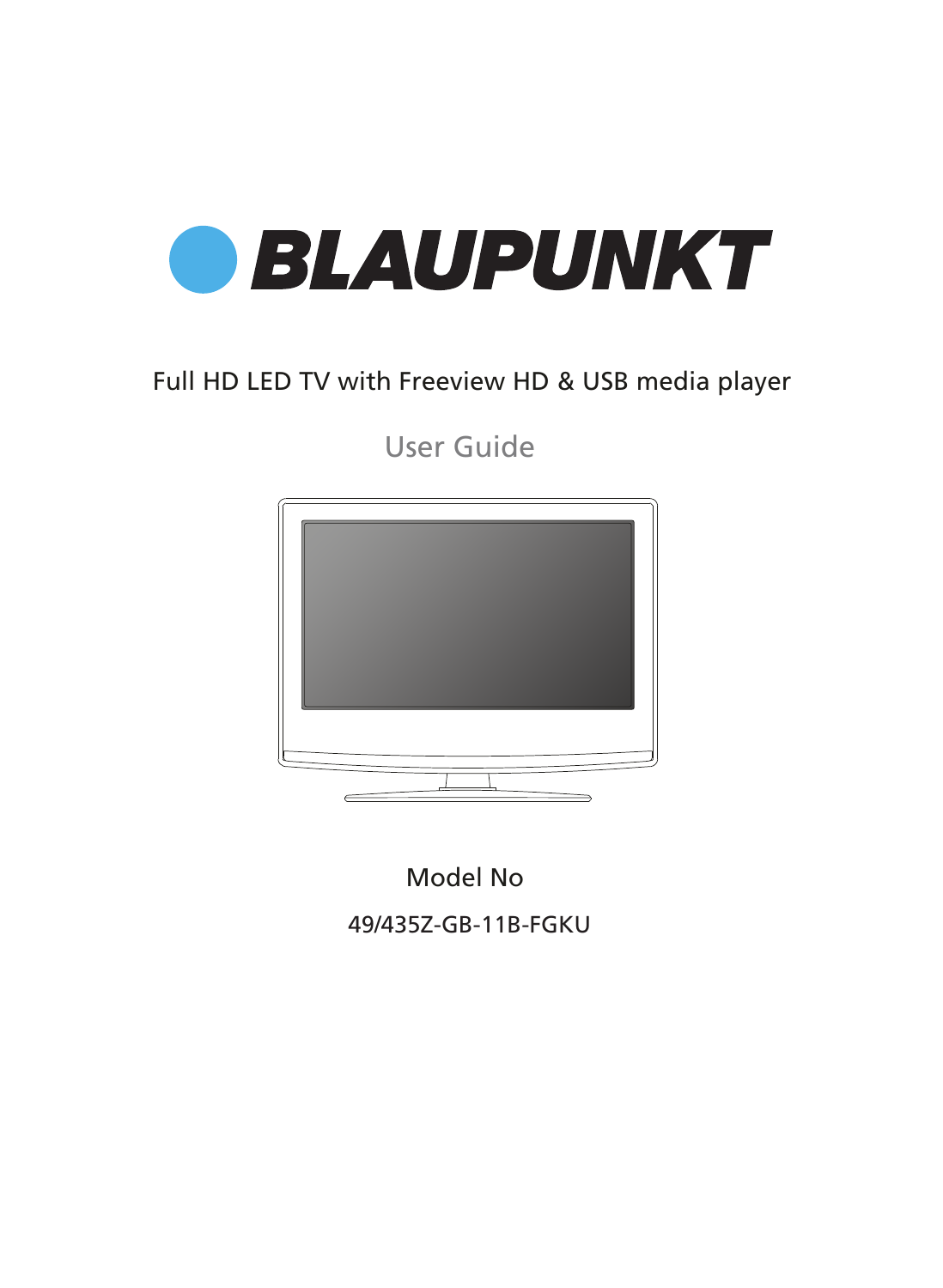### **Important safety instruction**



### **Please read these instructions. All the safety and operating instructions should be read before the appliance is operated.**

To prevent spread of fire, keep candles or other open flames away from this product at all times



### **Warnings**

• Television sets which weigh 20kg or more must be lifted and carried by at least 2 people.

• This television does not contain any parts that are serviceable by the user. In case of a fault, contact the manufacturer or authorised service department. Exposing the internal parts inside the TV may endanger your life. The manufacturers guarantee does not extend to faults caused by repairs carried out by unauthorised third parties.

To reduce the risk of fire, electric shock or damage to the TV, do not expose it to dust, rain or moisture. Never expose the TV to dripping or splashing and do not place objects filled with liquids on or near the TV.

• Do not connect any external devices (DVD player, games console etc) when the TV is switched on. Disconnect both the TV and device from the mains before connecting. Only switch appliances on when the connection process is complete.

Do not place the television in a confined space and do not obstruct the ventilation openings at the rear of the television.

• When installing on a wall, ensure the TV is at least 5cm from the wall for ventilation.

• Always ensure that the TV's ventilation openings are not covered with items such as newspapers, tablecloths, curtains, etc.

• Dispose of this television and any components including batteries in an environmentally friendly manner. If in doubt, please contact your local authority for details of recycling.

• Ensure this TV is used in moderate climates only.

#### **Safety**

• For your safety, this appliance is fitted with a fused 3 pin mains plug. Should the fuse need to be replaced, ensure that any replacement is of the same amperage and approved with the BSI mark.

• Never try and replace the mains plug unless you have adequate qualifications and are legally authorised to do so. In the event that a replacement mains cable is required, contact the manufacturer for a suitable replacement.

• Never use the television if it is damaged in any way.

• Always place the television on a flat level surface avoiding anywhere which may be subject to strong vibration.

The ideal distance to watch the television is approximately five times the length of the diagonal measurements of the TV screen.

• Ensure the television is not placed on top of the power cable as the weight of the television may damage the cable and cause a safety hazard.

• Never place mobile phones, speakers or any other device which may cause magnetic or radio interference, near the television. If interference is apparent, move the device causing the interference away from the television.

• To disconnect the apparatus from the mains, please use the mains plug located on the underside/rear of the TV.

• Ensure that the mains plug is always easily accessible.

#### **WARNING: Excessive noise when using earphones and headphones can cause loss of hearing.**

#### **Maintenance**

• To clean your TV, wipe with a soft, dry cloth. If the surfaces are extremely dirty, use a soft cloth dipped in a soap and water solution or a weak detergent solution.

• Never use alcohol, paint thinner or benzene to clean this unit.

• Before using a chemically treated cloth, read the instructions that came with the cloth carefully.

#### **CAUTION: If water or other liquid enters the television through the display panel surface, a malfunction may occur.**



### **Packaging**

• The safest way to transport your item is in the original box/packaging - please save your packaging for this.

• You will need the original box/packaging in the event of warranty/service repair or support. We are unable to carry out warranty/service if you are unable to package the item correctly.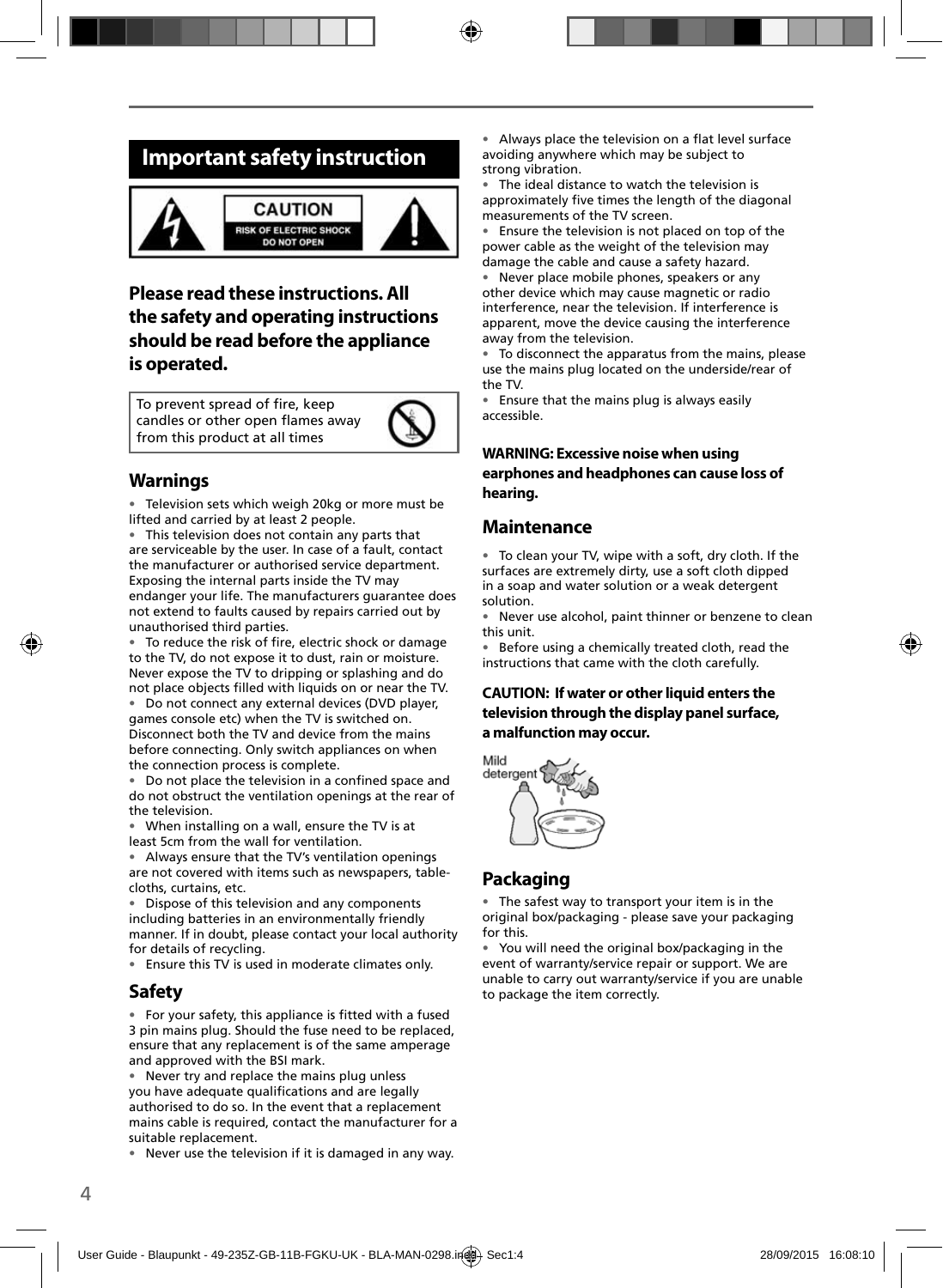#### **Important information regarding use of video games, computers, captions or other fi xed image displays**

The extended use of fixed image program material can cause a permanent "shadow image" on the LCD/LED panel, also known as "screen burn".

This "shadow image" can appear in the background during normal viewing. This type of irreversible LCD/LED panel deterioration can be limited by observing the following steps:

1. Reduce the brightness/contrast setting to a minimum suitable viewing level.

2. Do not display the fixed image for extended periods of time.

3. Turn the power off when not in use.

Examples of images that are more likely to cause "screen burn" are as follows (this is not an exhaustive list):

• TV channel logos: e.g. shopping channel logos and pricing displays - especially if they are bright and stationary. Moving or low-contrast graphics are less likely to cause ageing of the screen.

• Time displays.

• Teletext: Do not view a stationary page for a long period of time

• TV/DVD menus: e.g. listings of DVD disc content.

• Pause mode: Do not leave the TV in pause mode for long periods of time, e.g. when watching DVDs or videos.

**Important: Once 'shadow image/screen burn' occurs, it will never disappear and is not repairable under warranty.**

### **How do I dispose of this product?**

**UK:** Waste electrical products should not be disposed of with household waste. Please dispose of the product at a designated collection point for recycling of WEEE. For your nearest facilities, please see www.recycle-more.co.uk or in store for details.



**ROI:** Waste electrical products should not be disposed of with household waste. Separate disposal facilities exist. Check with your local authority or retailer for recycling advice.



#### **Batteries**

• Do not expose batteries to high temperatures, excessive heat, prolonged sunshine or fire as this may cause leakage, explosion or ignition.

Observe the correct polarity when inserting batteries. • Do not use different types of batteries together or mix old and new batteries.

• Dispose of batteries in an environmentally friendly way.

• Certain regions may regulate the disposal of batteries. Please consult your local authority.

### **Trademarks**

#### **HDMI**

The terms HDMI and HDMI High-Definition Multimedia Interface, and the HDMI Logo are trademarks or registered trademarks of HDMI Licensing, LLC in the United States and other countries.

#### **HD READY**

The "HD Ready" Logo is a trademark of DIGITALEUROPE.

#### **HD READY 1080p**

The "HD Ready 1080p" Logo is a trademark of DIGITALEUROPE.

#### **DVB**

The DVB logo is the registered trademark of the Digital Video Broadcasting (DVB) project.

#### **FREEVIEW**

The FREEVIEW words and logos are trade marks of DTV Services LTD. © DTV Services Ltd.

#### **SAORVIEW**

SAORVIEW is a registered trademark owned by RTÉ.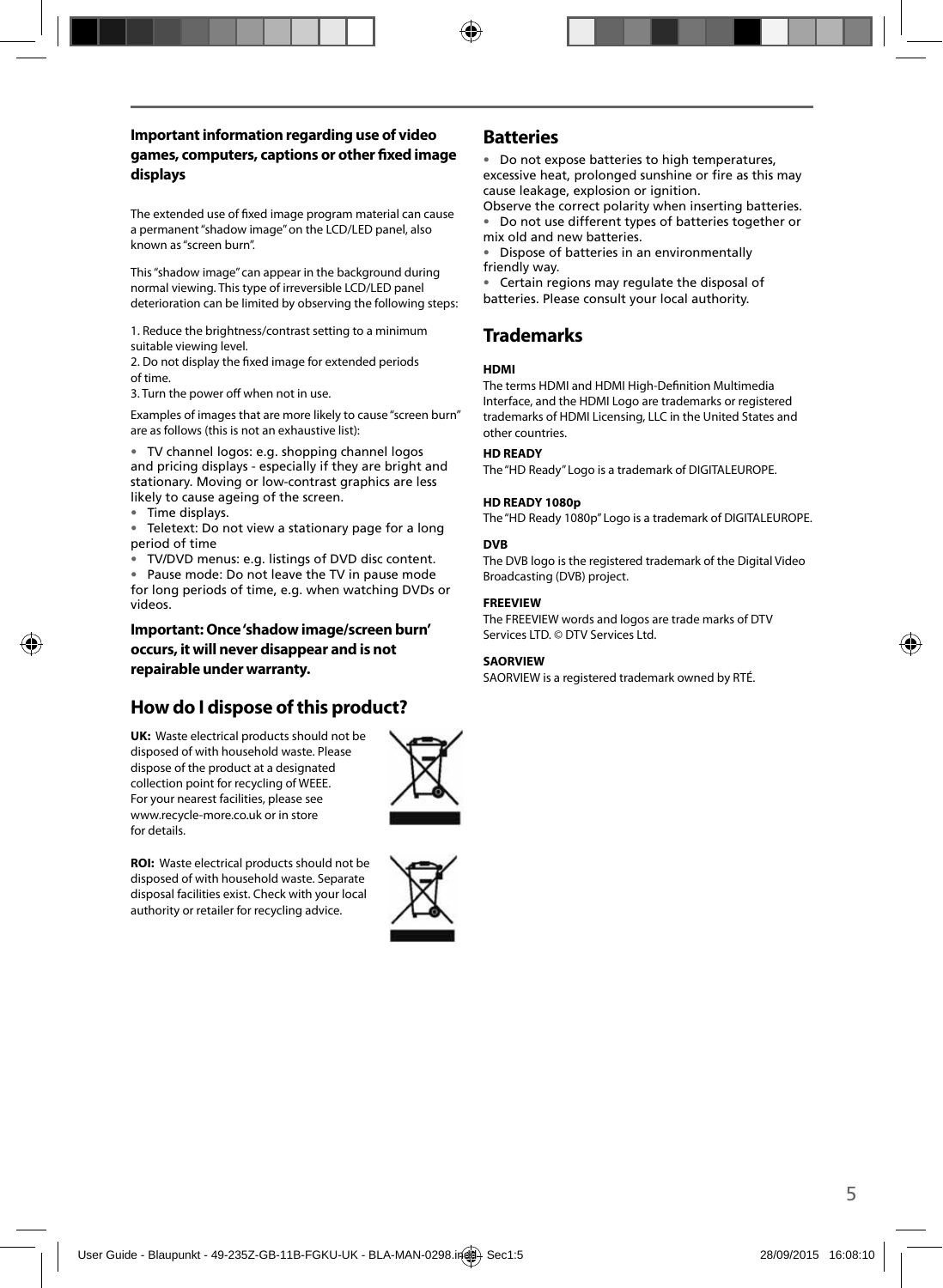# **CONTENTS**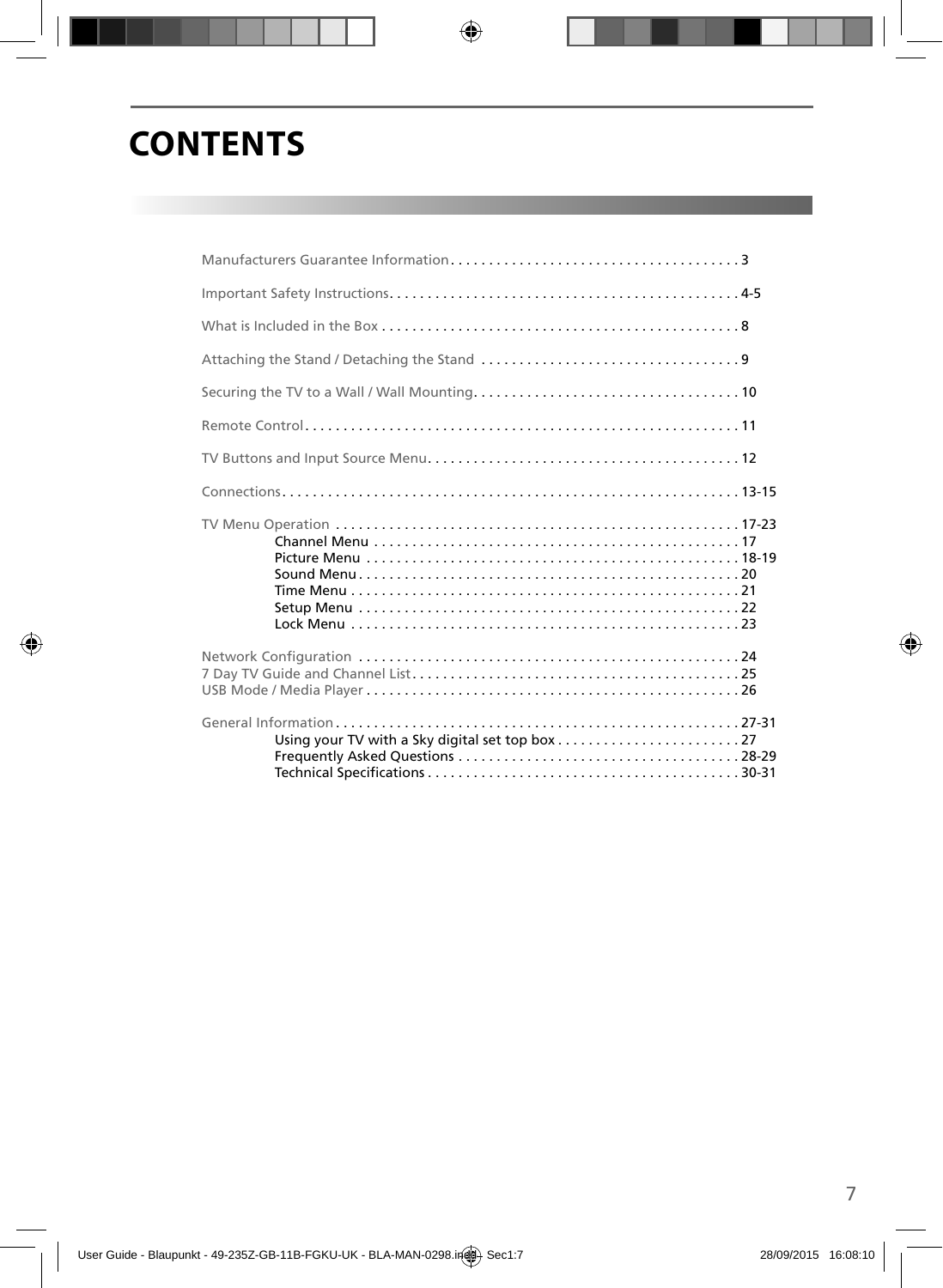## **WHAT IS INCLUDED IN THE BOX**

#### Accessories

Included with this TV are the following accessories

#### 1 x User Guide



#### 1 x Quick Start Guide

Quick Start Guide

#### 1 x TV



1 x RF Cable



#### 1 x Remote Control



#### 2 x AAA Batteries



1 x Mini Component / YPbPr



1 x Mini AV / Composite cable



1 x Stand installation pack



Please save your box/packaging as you will need this in the event of warranty/service repair or support. We are unable to carry out warranty/service if you are unable to package it correctly. The safest way to package your item in the event of warranty/service repair is in it's original box/packaging.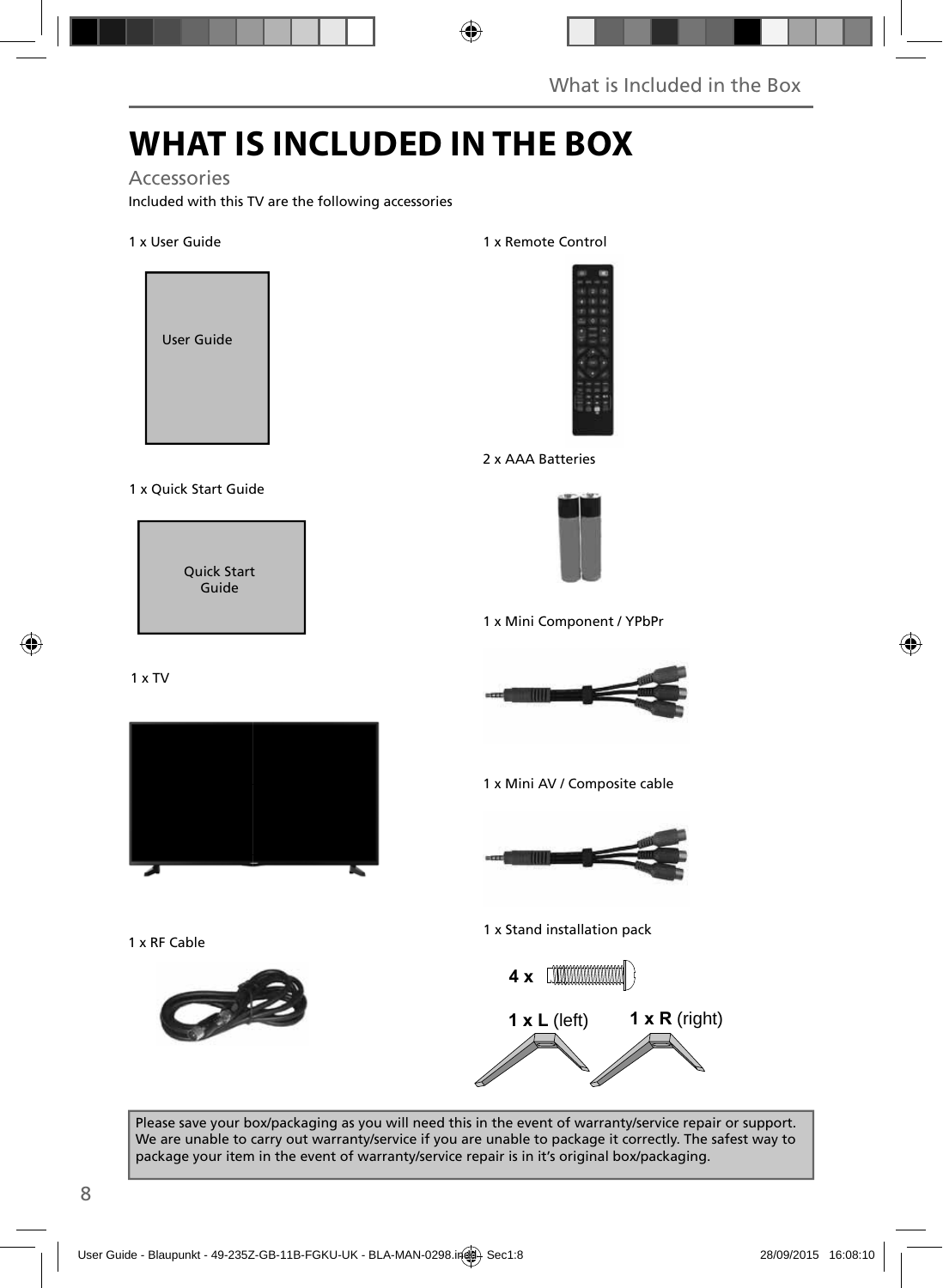# **ATTACHING THE STAND**

Attaching the stand/feet

Screws that are included. To complete the stand/feet installation you will require a cross head screw driver.

## **4 x** [**\\\\\\\\\\\\\\\\\\\\\\\\**\\\



(fig.1) Place the TV set on a flat and clean surface with the panel facing downwards to avoid damage, then fix the stand/feet shown.

**(fig.2)** When the stand feet are installed correctly the stand/feet will be longest at the front of the TV and shortest at the back with the feet pointing away from each other.

**(fig.3)** When the stand/feet are in the correct position, secure the stand/feet to the underside of the TV set using the 4 screws provided.

### Detaching the stand

Remove the screws highlighted then remove the stand/feet from the underside of the TV set.

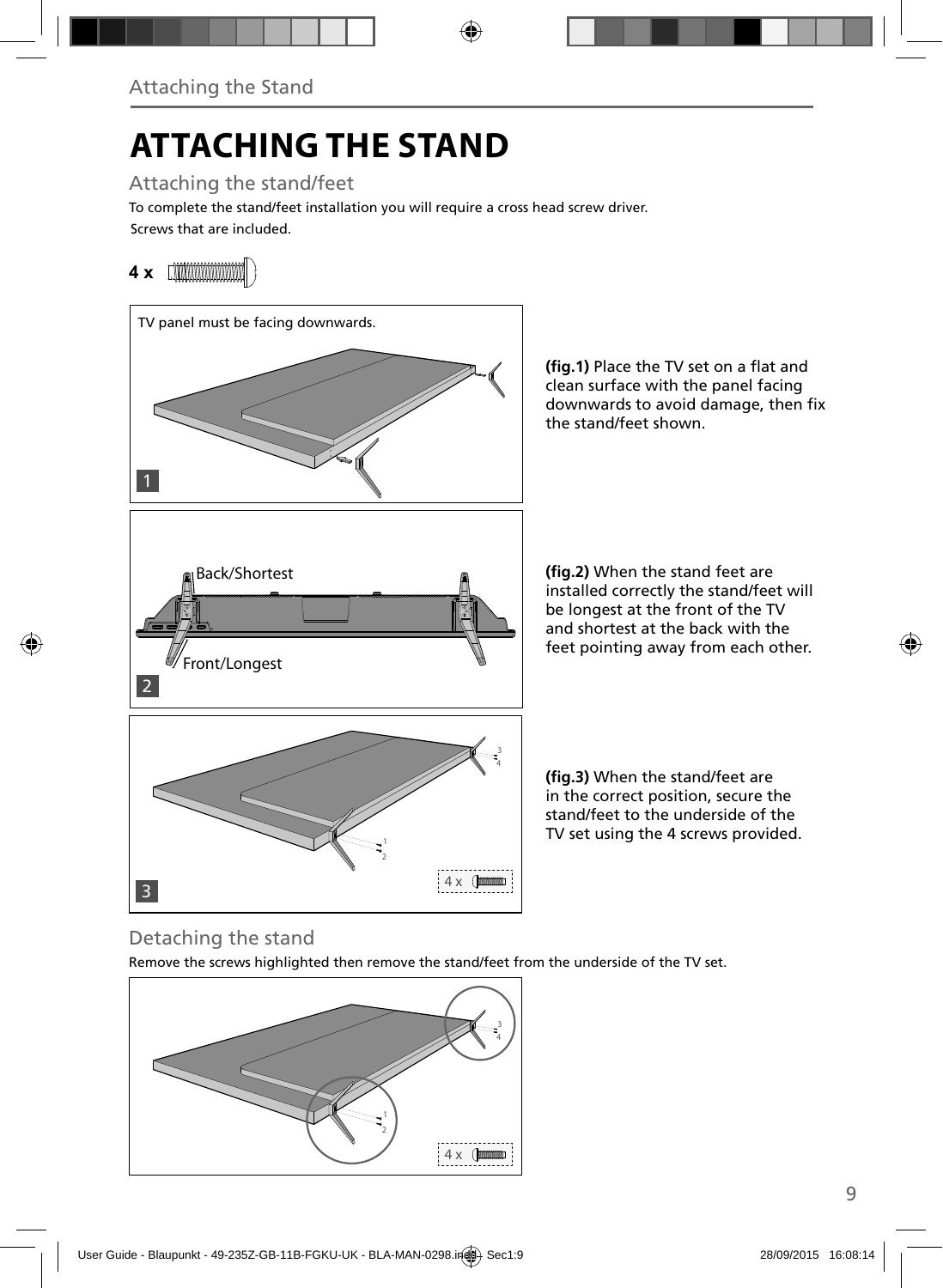## **SECURING THE TV TO A WALL**

### Securing the TV to a wall with anti-tip straps

For maximum security in the home when using a TV with its stand anti-tip straps should be fitted. These are available from supermarket websites and other websites and are an easy, inexpensive and effective way of ensuring your TV stays safely upright. Straps are designed to be attached to the rear of the TV and then tethered to the wall or the furniture the TV is stood on.

#### Note - Please ensure that children do not climb on the TV set.

**A)** Using one or both of the top wall-mounting holes and screws (the screws are already supplied in the wall mounting holes) fasten one end of the fastening cord/s to the TV.



**B)** Secure the other end of the fastening cord/s to your wall. (you will need screws/fixings suitable for your wall type - available separately from most DIY stores).



The Royal Society for the Prevention of Accidents is urging people to take care with flat-screen televisions. RoSPA stated in 2010 that "Toddlers are particularly at risk of pulling flat-screen televisions on to

themselves. They are unsteady on their feet and are attracted by colourful television images." The risk is increased as televisions become lighter.

### Wall Mounting

IMPORTANT - Before drilling any holes in the wall ensure you are not drilling where there could be any electrical wires, water or gas pipes.



1) Remove the four screws highlighted that are supplied in the wall mounting holes.

2) The wall mount can now be easily attached to the mounting holes on the rear of the TV.

For VESA wall mounting information please refer to the Technical Specification page.

For optimum viewing, if wall mounting the TV higher than eye level, the TV should be tilted downwards so that the TV's screen is 'face on'. See fig 1 and 2.



Important – If wall mounting this TV, only use the screws already provided in the wall mounting holes. Using other screws which are longer could cause irreparable damage to internal parts.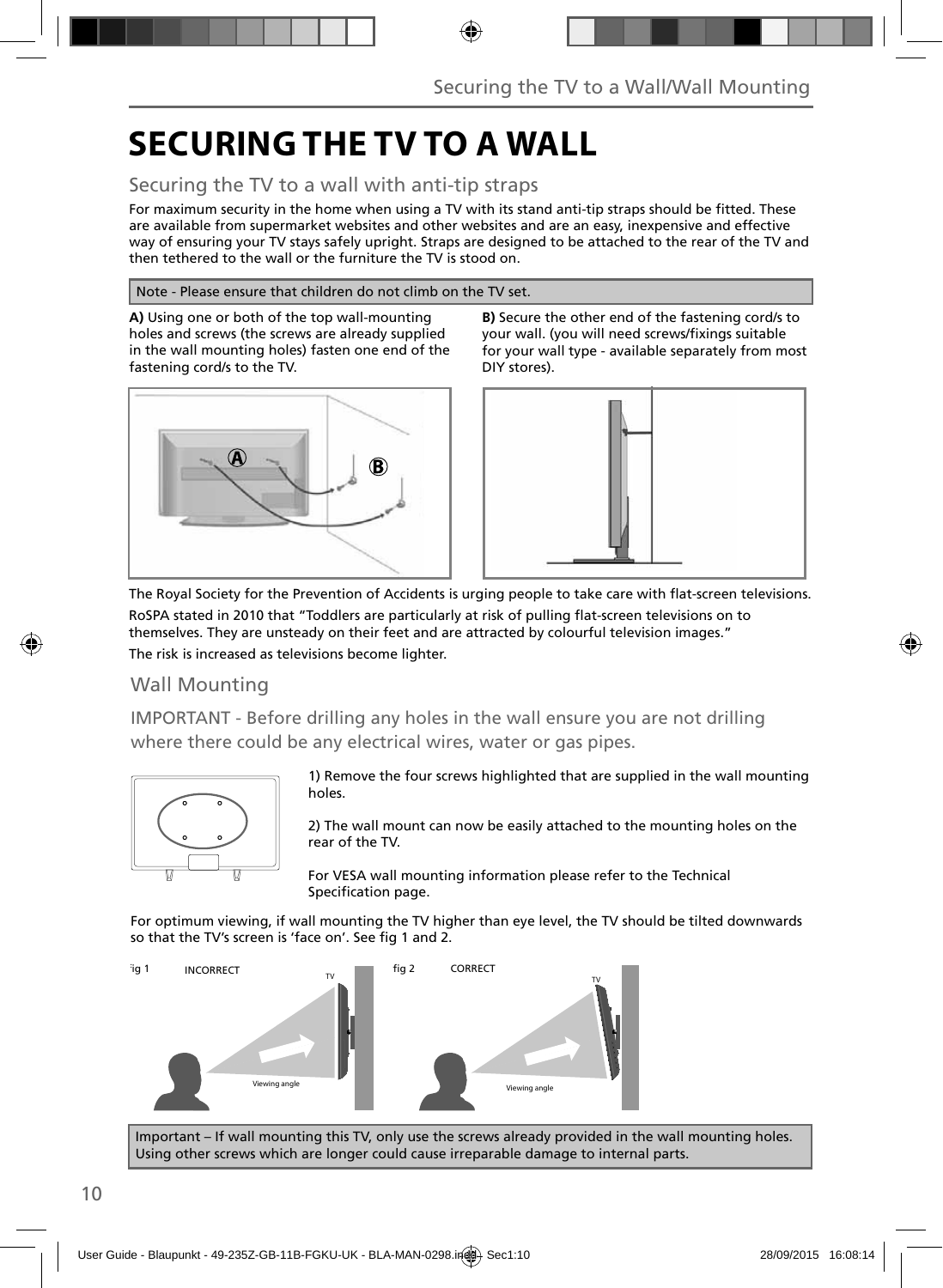## **REMOTE CONTROL**

|                   | STANDBY - Switch on TV when in standby or vice versa<br>MUTE - Mute the sound or vice versa<br>DTV - Switch to Freeview source<br>RADIO - Switch to radio whilst in Freeview source<br><b>The USB - Switch to USB source</b><br>O DVD - Switch to DVD source                                                                                                                                                                                                                                                                                                                                                                           |  |
|-------------------|----------------------------------------------------------------------------------------------------------------------------------------------------------------------------------------------------------------------------------------------------------------------------------------------------------------------------------------------------------------------------------------------------------------------------------------------------------------------------------------------------------------------------------------------------------------------------------------------------------------------------------------|--|
| 2                 | NUMBER BUTTONS - 0 - 9 to select a TV channel directly.<br>TV GUIDE - Opens the 7 Day TV Guide (Freeview mode)<br>$\mathbb{C}$ - To return to the previous channel viewed                                                                                                                                                                                                                                                                                                                                                                                                                                                              |  |
| 3)                | VOL (+/-) - To increase / decrease the sound level<br>P.MODE - Scrolls through picture mode options<br>S.MODE - Scrolls through sound mode options<br>FAV - To display favourites menu<br>$CH (+/-)$ - To increase or decrease the channel being watched<br>MENU - To display OSD menu<br><b>EXIT - To exit all menus</b><br>(A/V/4/M/OK) - Allows you to navigate the on-screen menus<br>and adjust the system settings to your preference<br>SOURCE - To display the input/source menu<br>INFO - Press once for now/next channel information<br>Press twice for programme information about current<br>programme                     |  |
| $\vert 4 \rangle$ | ASPECT - To switch the screen between the different picture<br>formats<br>SLEEP - Press repeatedly to cycle through the sleep options<br>AUDIO - To change the audio language (if available)<br>SUBTITLE - To switch the dialogue at the bottom of the screen<br>(on/off)<br>TEXT - To enter/exit Text<br>TEXT HOLD - Teletext mode - Hold current page which is<br>displayed (Analoque TV)<br>DISPLAY - To switch off the screen when listening to radio<br>TEXT/DVD ZOOM - Zoom function for Teletext and DVD<br>DVD MENU/RECORD - Access the DVD root menu and USB<br>record function                                               |  |
| ▭⊙▷               | - To restart the current chapter<br>To advance forward to the next chapter<br><b>B</b> - To stop the playback/Eject Disc<br>(To EJECT the disc press/hold the ■▲ button for 4 seconds)<br>$\left( \widehat{A} \right)$ - To play in fast rewind mode<br>- To play in fast forward mode<br>- To play/pause<br>DVD SETUP/REC LIST - Opens up DVD Menu or Opens the list<br>of what has been previously recorded<br>$\Box$ $\odot$ $\odot$ GOTO - To go to a specific chapter<br>A-B - Press once to set point, press a second time to return<br>to point<br>© ANGLE - Select different angle of DVD<br>□ ⊙ > REPEAT - To repeat playback |  |
|                   | For Models with Integrated DVD players                                                                                                                                                                                                                                                                                                                                                                                                                                                                                                                                                                                                 |  |
|                   | For Models with PVR Function                                                                                                                                                                                                                                                                                                                                                                                                                                                                                                                                                                                                           |  |



For Models with USB Playback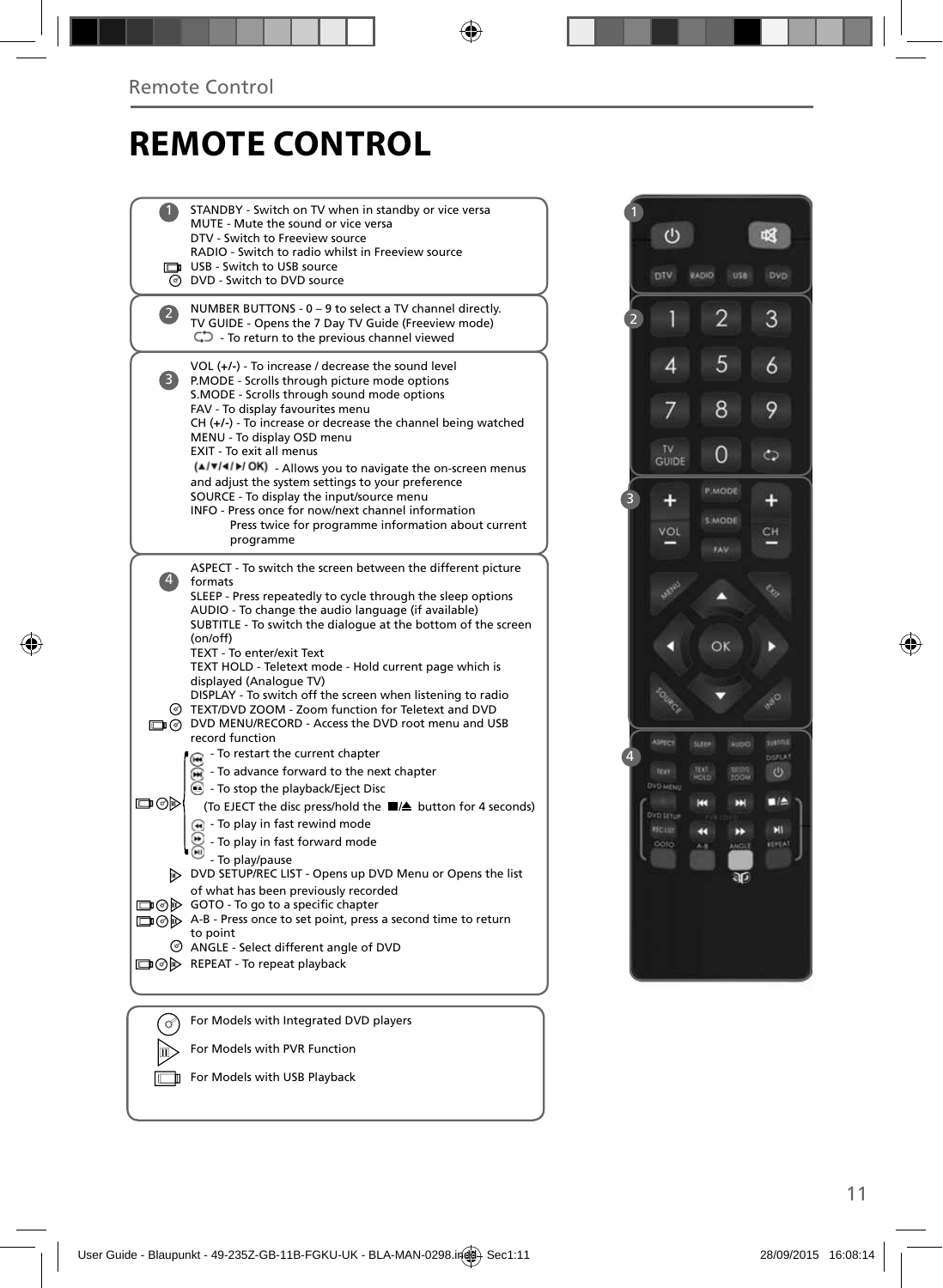# **TV BUTTONS AND INPUT SOURCE MENU**





- 1 Volume up and menu right
- 2 Volume down and menu left
- Programme/channel up and menu up 3
- Programme/channel down and menu down 4
- Displays menu/OSD 5
- Displays the 'Input Source' menu 6
- Standby power On/Off 7

### Choosing Mode Input/Source

To switch between the different input/ connections.

For further information on input/connections please view 'Connections' pages.

A) Using the buttons on the remote control:

1) Press [SOURCE] - The source menu will appear. 2) Press  $[V]$  or  $[\Lambda]$  to select the input you require. 3) Press [OK].

B) Using the buttons on the Television:

1) Press [SOURCE].

2) Scroll up / down using CH+/ CH- buttons to the input/source you require.

3) Press Vol+ to change input/source to the one selected.



Example of Source menu depending on the TV model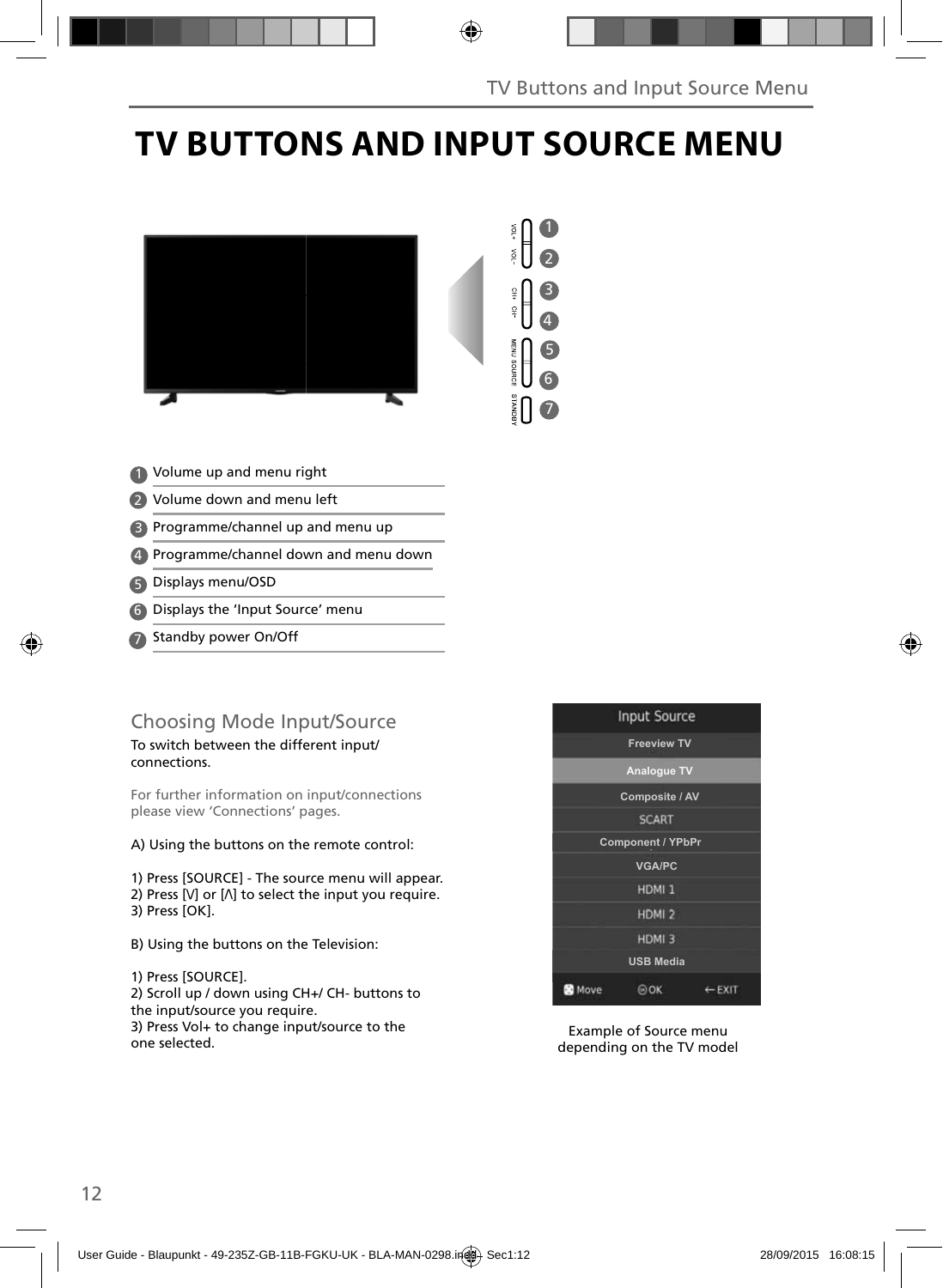## **CONNECTIONS**

| F<br>$\frac{1}{\sqrt{2}}$<br>LAN | $\sim$ . The set of $\sim$<br>o<br>ø<br>$\ddot{\phantom{0}}\phantom{0}\circ$<br>K<br>K<br>HDM 1<br>в | <u>rgiin memmirgan manaza</u><br>1000000000000000000000000<br>πт<br>$\overline{\phantom{0}}$<br>$\bullet$<br>•  •<br>(WWWW)<br>$^{\circ}$<br>HDM 2<br>VGA/PC IN<br><b>REIN</b><br><b>SCART</b> | Digital Audio<br>Output<br>G | $\frac{6}{6}$<br>$\Omega$<br>Y Pb Pr<br>M<br>$\circ$<br><b>CICARD IN</b><br>ı<br>$\circledcirc$<br>AV IN<br>ĸ<br>PC(Audio in)<br>$\circledcirc$<br><b>III</b><br>$\begin{matrix} 0 \end{matrix}$<br>A |                         |
|----------------------------------|------------------------------------------------------------------------------------------------------|------------------------------------------------------------------------------------------------------------------------------------------------------------------------------------------------|------------------------------|-------------------------------------------------------------------------------------------------------------------------------------------------------------------------------------------------------|-------------------------|
| A                                | LAN*                                                                                                 | Network connection                                                                                                                                                                             | $\boldsymbol{\Phi}$          | HDMI3                                                                                                                                                                                                 | <b>HDMI</b> input       |
| $\mathbf 6$                      | HDMI <sub>1</sub>                                                                                    | HDMI input                                                                                                                                                                                     | $\mathbf 0$                  | $USB \times 2$                                                                                                                                                                                        | USB port                |
| $\bullet$                        | HDMI <sub>2</sub>                                                                                    | HDMI input (ARC)                                                                                                                                                                               | $\mathbf 0$                  | VGA PC audio in                                                                                                                                                                                       | 3.5mm PC audio input    |
| $\bullet$                        | VGA PC                                                                                               | VGA-PC input                                                                                                                                                                                   | $\bullet$                    | AV in                                                                                                                                                                                                 | Audio/video input       |
| $\bullet$                        | <b>SCART</b>                                                                                         | <b>SCART</b> input                                                                                                                                                                             | $\bullet$                    | CI card in                                                                                                                                                                                            | Common interface module |
| $\bullet$                        | RF in                                                                                                | RF / TV aerial input                                                                                                                                                                           | $\bigcirc$                   | YPbPr                                                                                                                                                                                                 | HD input (Ypbpr)        |
| $\bullet$                        | Digital audio                                                                                        | Digital optical audio output                                                                                                                                                                   | $\bf \Phi$                   | Earphones                                                                                                                                                                                             | Earphone input          |

ī

\*The LAN/Ethernet port is used for Freeview HD services and smart functions.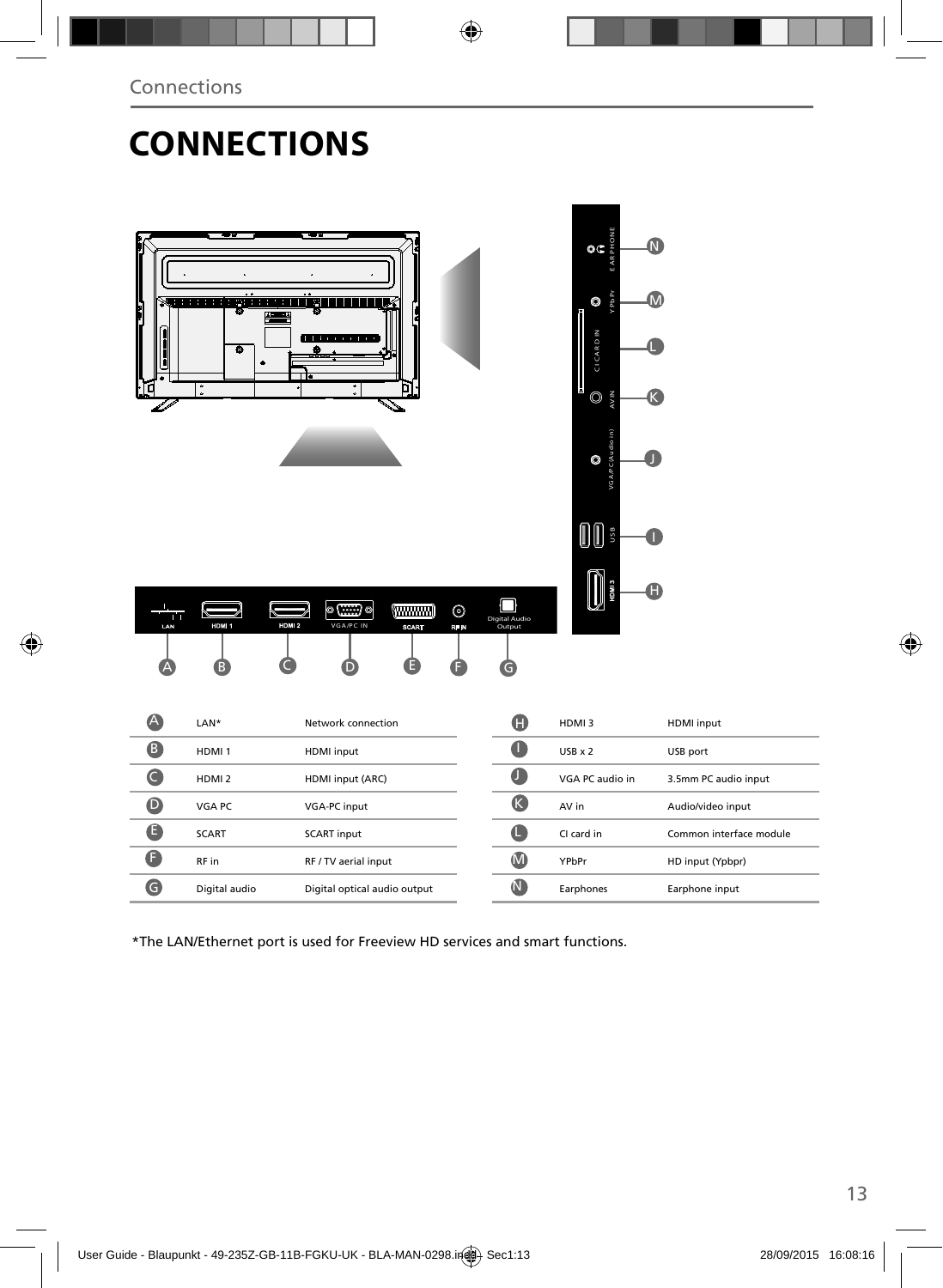# **CONNECTIONS**

Note: Connecting cables are shown for example only and may not be included. Please check 'What Is Included In The Box' page.

### Connecting to a device with Composite AV/Video output

TV Source should be set to Composite/AV



### Connecting to a device with SCART output

TV source should be set to SCART



### Connecting to a device with HDMI output

A HDMI cable can output both video and audio and enables you to enjoy digital-quality video and audio with minimal loss of quality.

TV Source should be set to the corresponding HDMI port (HDMI 1, HDMI 2 etc)



Note: This model TV can not be used as a PC/laptop monitor via the HDMI input. The HDMI Input is provided to view digital content with compatible external devices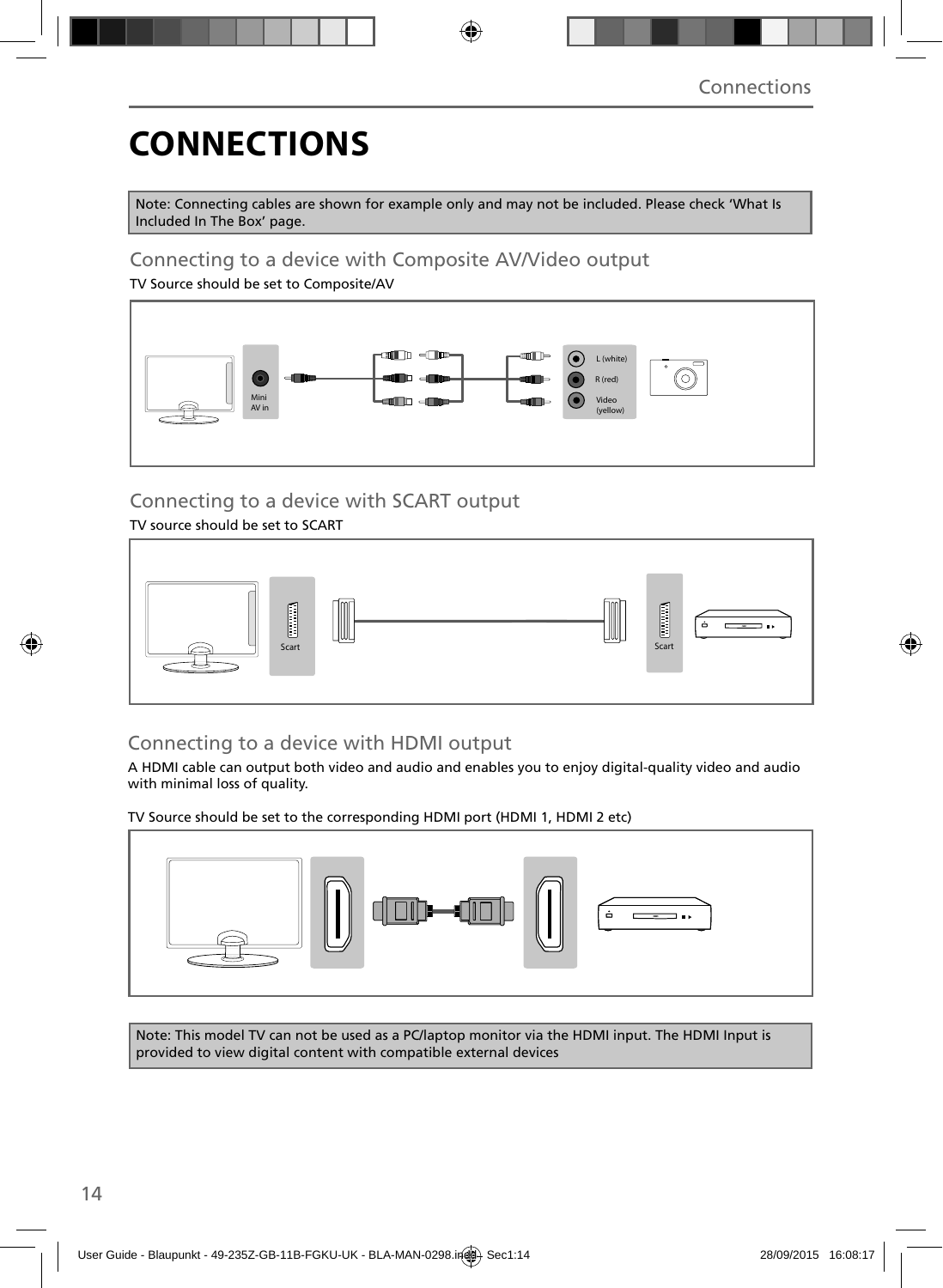# **CONNECTIONS**

### Connecting to a device with Component/YPbPr output

If you are supplied with a cable from the device which has RED, GREEN, BLUE, RED & WHITE connectors you must connect via Component (for picture) and by phono cable (for sound).

TV Source should be set to Component/YPbPr



Connecting to a device with VGA/PC output (Laptop or Desktop Computer) TV Source should be set to VGA/PC



### Connecting to an external audio device (Amplifiers, Surround Sound, Sound Bars etc)

When connecting via the TV's 3.5mm Earphone output, this will disable the TV speakers.

There are two options when connecting a device via the 3.5mm Earphone Output and the Digital Optical Audio Output



Connecting an Ethernet/Network cable

The Ethernet port is used only for Freeview HD services only.

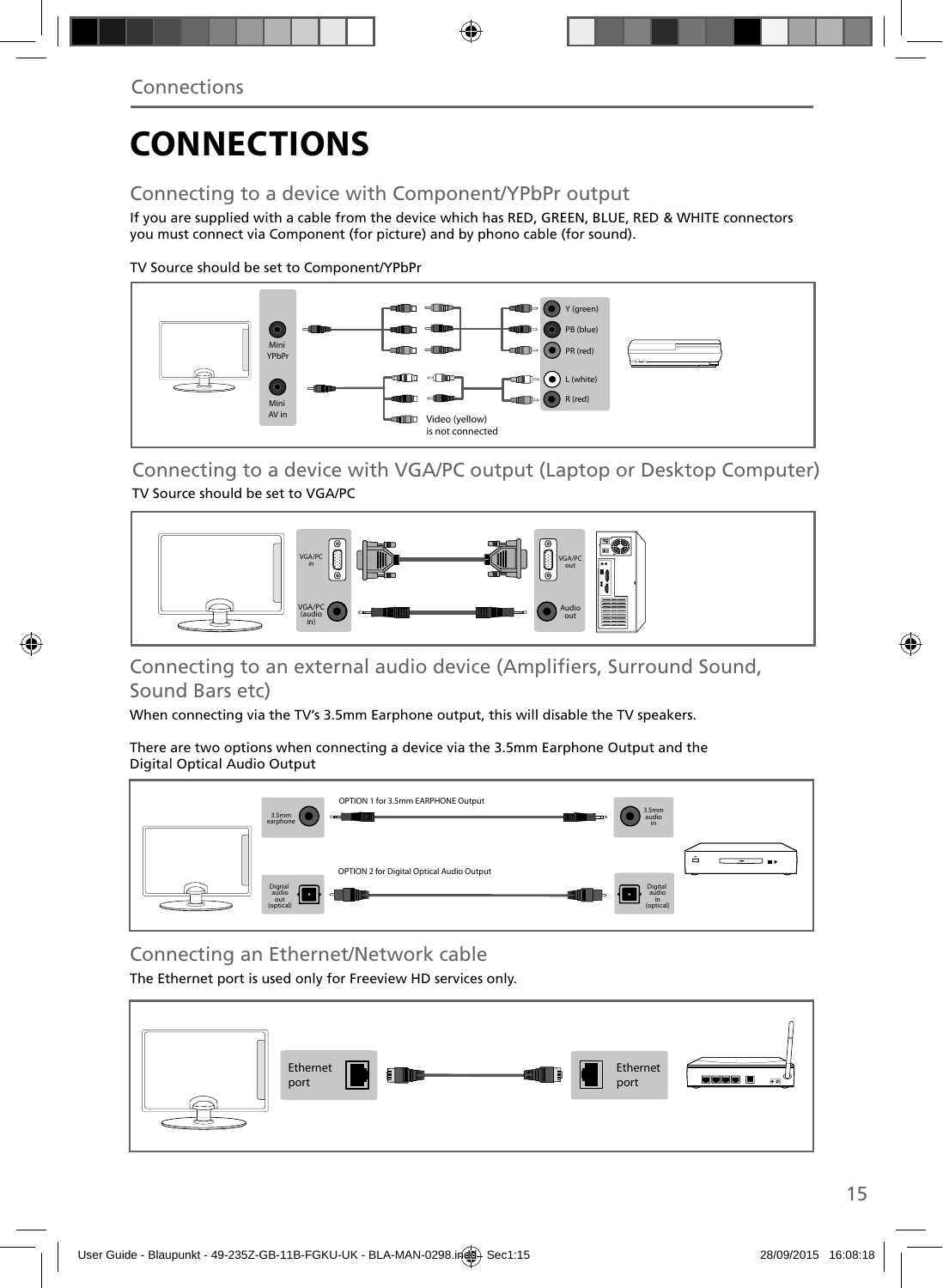## **CHANNEL MENU**





To access this menu, press [MENU] button on the remote control. To select a sub menu press [OK]

If you wish to make changes to any of the default settings, use the scroll  $\Box \blacktriangledown \blacktriangleright \blacktriangleleft$  buttons. To confirm any settings press [OK] button. To exit this menu at anytime, press [EXIT] button.

Auto Tuning - Allows you to retune the television for all digital channels, digital radio stations and

#### analogue devices

Freeview Manual Tuning - Allows you to manually tune your digital signal

Analogue Tuning - Allows you to manually tune your analogue signal

Channel Edit - Allows you to delete, move, skip and favourite channels

|                    | <b>Channel Edit</b>        |
|--------------------|----------------------------|
| 1 BBC ONE          | <b>LIBRARY</b>             |
| 2 BBC TWO          |                            |
| 3 ITV              | <b>DTET</b>                |
| 4 Channel 4        | <b>LOTAL</b>               |
| 5 Channel 5        | $5000 - 1$                 |
| 6 ITV2             | 10000                      |
| <b>7 BBC THREE</b> | <b>LOTH:</b>               |
| 9 BBC FOUR         | <b>DV</b>                  |
| 10 ITV3            | <b>COTWIL</b>              |
| 11 PICK            | <b>LOTAL</b>               |
| <b>Delete</b>      | <b>Move</b><br><b>Skip</b> |
| Move<br>$\odot$ OK | Menu<br>Fay                |

Important: To receive Freeview channels, in particular Freeview HD channels, you will need a Digital TV aerial and be in a good Freeview coverage area. You can check coverage for your postcode at www.freeview.co.uk

Please note that any Freeview HD channels found during tuning will be placed in channel positions above 100. For example, 101 (BBC1 HD) 102 (BBC2 HD) etc.

Signal Information - Allows you to view signal frequency, signal quality and signal strength CI Information - Pay per view services require a "smartcard" to be inserted into the TV. If you subscribe to a pay per view service the provider will issue you with a 'CAM' and a "smartcard". The CAM can then be inserted into the COMMON INTERFACE PORT (CI Card In) Schedule List - Lists your programme reminders

Software Update (OAD) - Switch on/off OAD updates

Tip: If you do not press any buttons for 30 seconds, the menu will automatically exit. You can change the length of time before the menu exits automatically - see 'OSD Timer' in the Time Menu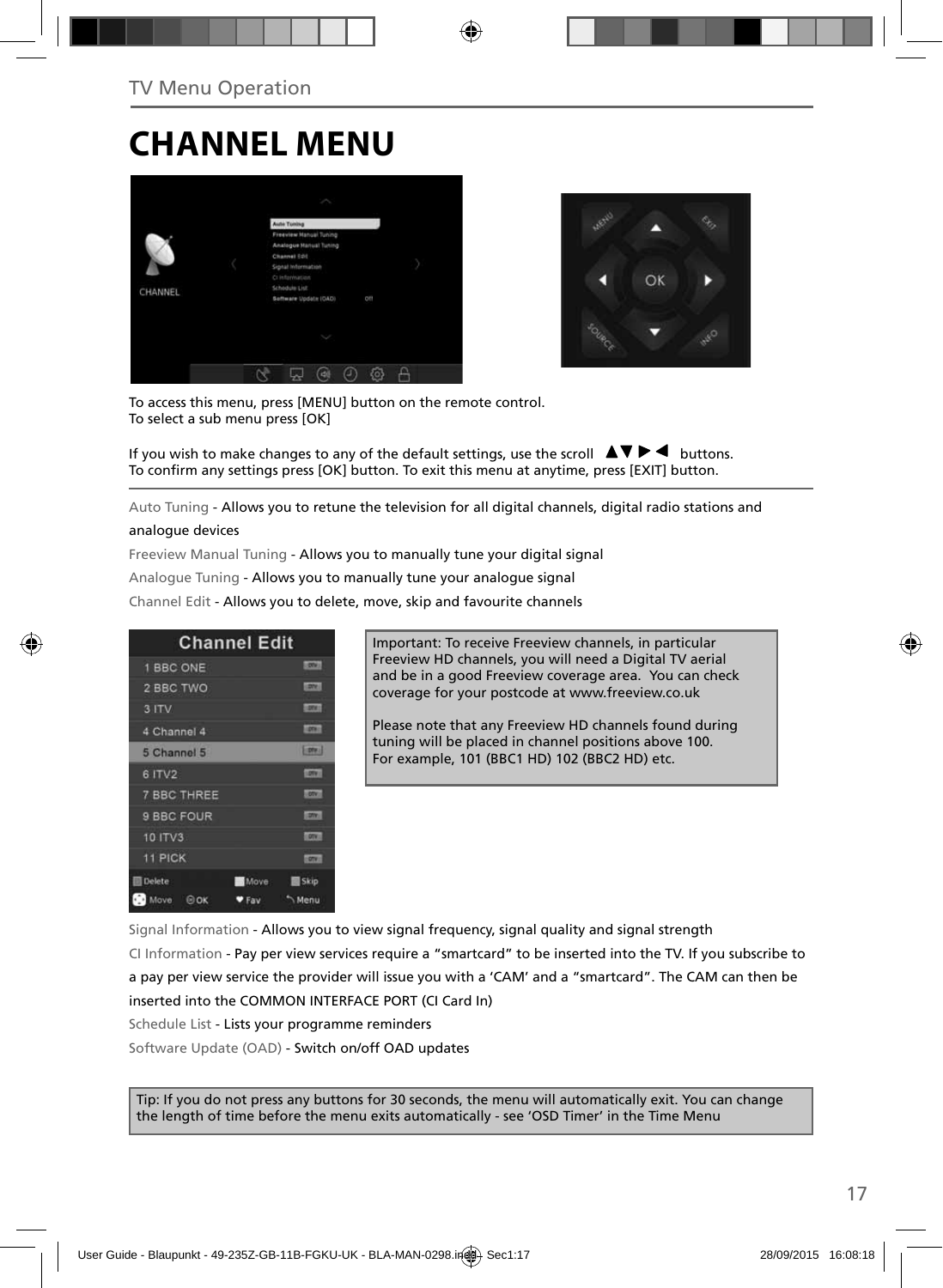## **PICTURE MENU**





To access this menu, press [MENU] button on the remote control and scroll right. To select a sub menu press [OK]

If you wish to make changes to any of the default settings, use the scroll  $\Box \blacktriangledown \blacktriangleright \blacktriangleleft$  buttons. To confirm any settings press [OK] button. To exit this menu at anytime, press [EXIT] button.

| Dynamic                                              | Recommended settings for fast moving pictures              |
|------------------------------------------------------|------------------------------------------------------------|
| Standard                                             | <b>Standard settings</b>                                   |
| Mild                                                 | Set to be lighter in colour and less bright                |
| Lets you manually alter all the settings<br>Personal |                                                            |
| Economy                                              | Power saving mode which reduces the energy used by up to   |
|                                                      | 25% (by reducing the power to the LED/LCD panel).          |
|                                                      | In Economy mode, the TV will switch itself to Standby mode |
|                                                      | after 3-5 hours in the event that the TV buttons or remote |
|                                                      | control buttons are not pressed (change the picture mode   |
|                                                      | to another setting to de-activate this function)           |

**Picture Mode** - Choose from the following presets:

You can make the following adjustments in **Personal** mode:

Contrast - Switch the balance between black and white.

Brightness - Increase or decrease the brightness of the picture.

Colour - Increases the colour from black and white.

Tint - Lets you increase or decrease the level of tint within the picture

(only available in VGA/PC source mode).

Sharpness - Increase or decrease the sharpness of the picture.

**Colour Temperature** Choose from the following presets:

| Normal | Default settings                  |
|--------|-----------------------------------|
| Warm   | Increases red within the picture  |
| Cold   | Increases blue within the picture |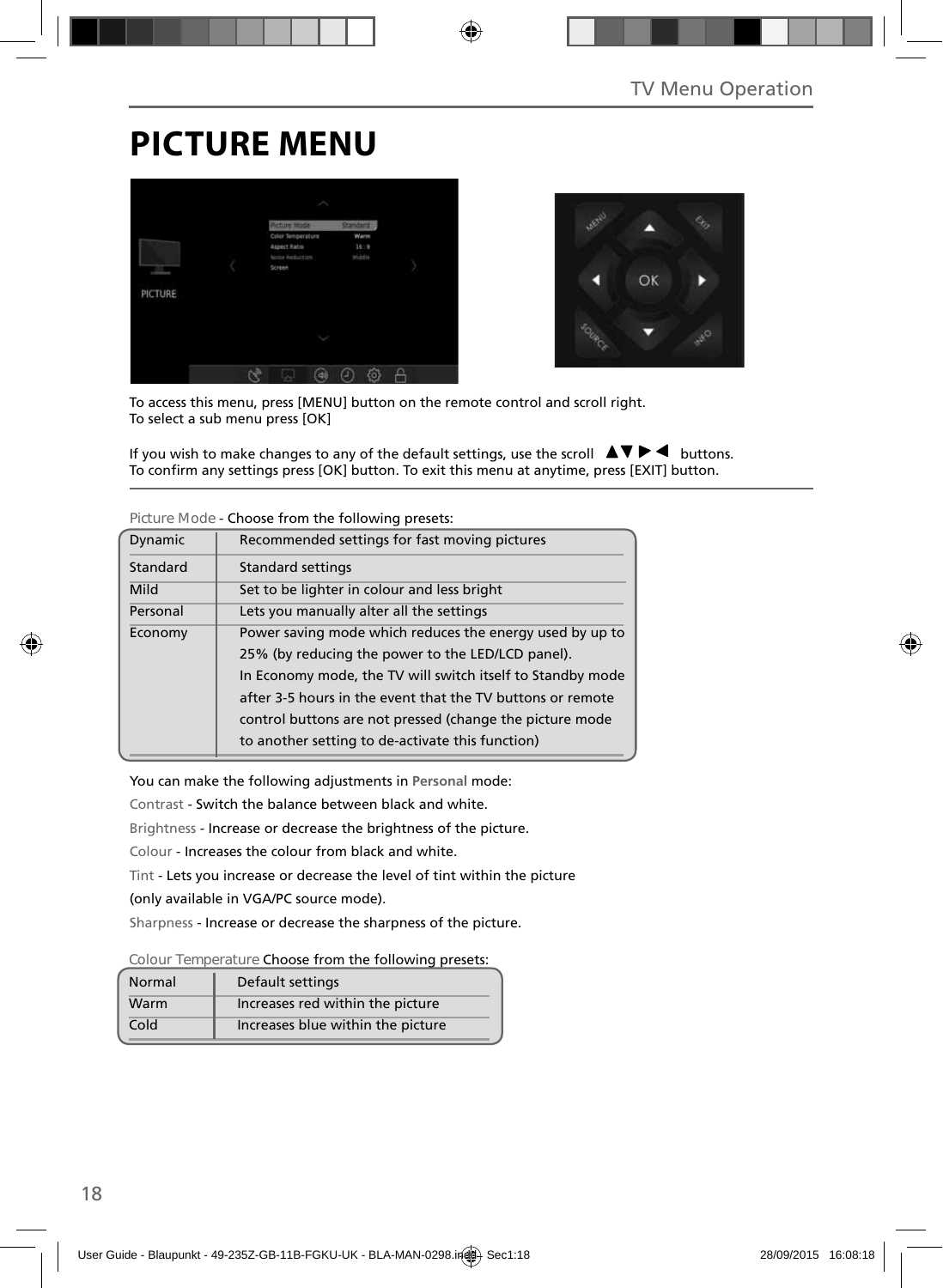# **PICTURE MENU**





To access this menu, press [MENU] button on the remote control and scroll right. To select a sub menu press [OK]

If you wish to make changes to any of the default settings, use the scroll  $\blacktriangle \blacktriangledown \blacktriangleright \blacktriangleleft$  buttons. To confirm any settings press [OK] button. To exit this menu at anytime, press [EXIT] button.

Aspect Ratio - Within the UK the picture format varies depending on the channel/broadcast. There are a

number of different options to best meet your needs

Auto Automatically displays the best picture format so the picture is in the correct position. Black lines may appear at the top/bottom and/or sides.

16:9



Fills the screen with a regular 16:9 signal and 4:3 picture format will be stretched to fill the screen

Point to point

Displays the picture in its original resolution without change. Only available when the TV's input source is set to HDMI.

Zoom1 and Zoom2



The picture is the correct proportion but zoomed in to fill the screen

4:3 **Displays the 4:3** 

picture in its .<br>original size. Side bars are shown to fill the 16:9 screen

**Noise Reduction** - Choose from the following presets:

| Off    | Turns noise reduction off  |  |
|--------|----------------------------|--|
| Low    | Minor system adjustment    |  |
| Middle | Medium system adjustments  |  |
| High   | Maximum system adjustments |  |
|        |                            |  |

**Screen - Allows you to adjust screen settings when TV is used a PC monitor and the TV is set to the VGA/PC source.**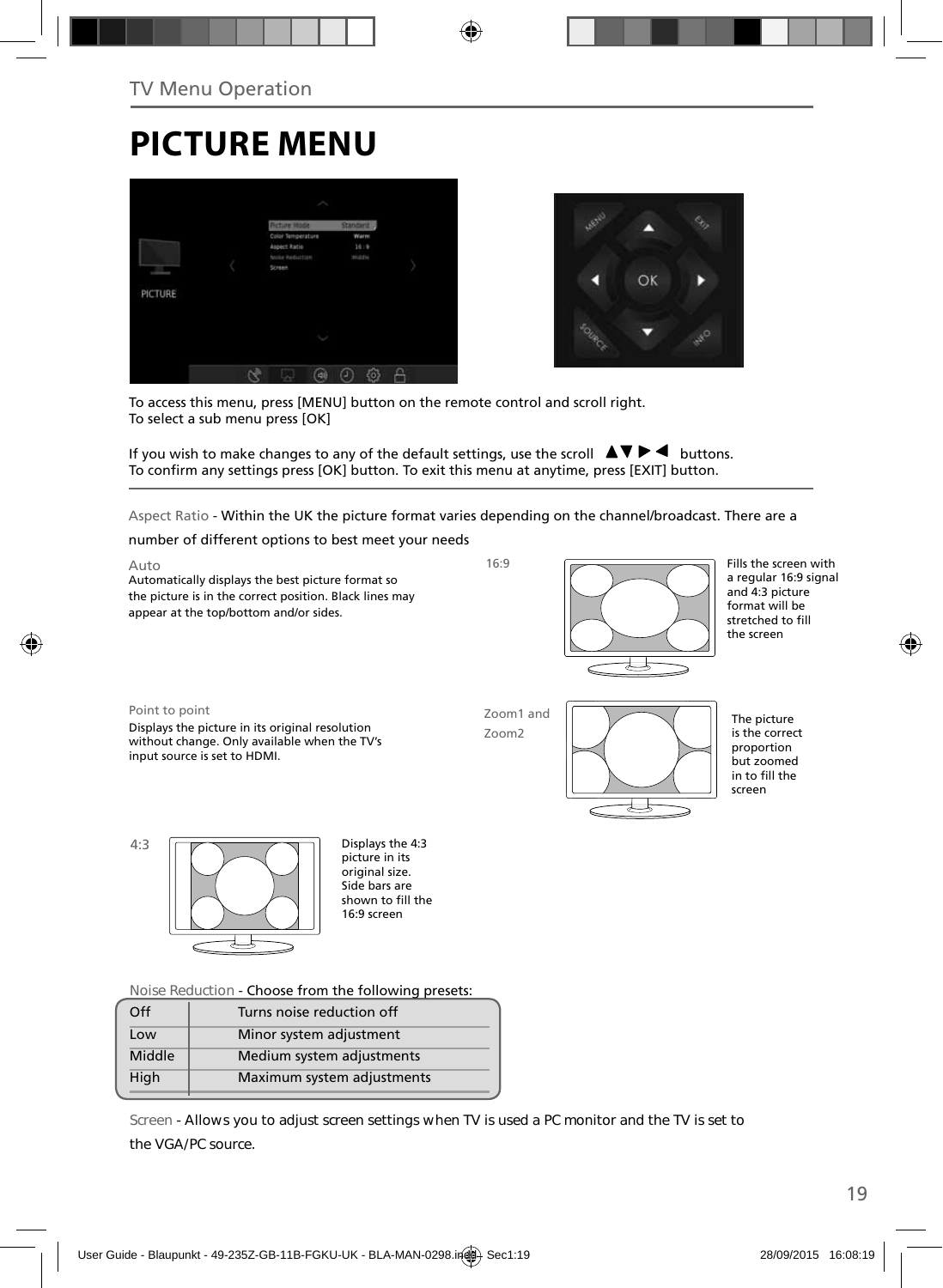## **SOUND MENU**





To access this menu, press [MENU] button on the remote control and scroll right. To select a sub menu press [OK]

If you wish to make changes to any of the default settings, use the scroll  $\blacktriangle \blacktriangledown \blacktriangleright \blacktriangleleft$  buttons. To confirm any settings press [OK] button. To exit this menu at anytime, press [EXIT] button.

**Sound Mode** - Choose from the following presets

| Standard     | Default settings                        |
|--------------|-----------------------------------------|
| <b>Music</b> | Emphasises music over voices            |
| Movie        | Provides live and full sound for movies |
| Sports       | Emphasises sound for sports             |
| Personal     | Selects your personal sound settings    |

 **Tip:** Equaliser settings can only be adjusted when the sound mode 'Personal' is selected.

Balance - To switch the sound between the left and right speakers

Auto Volume Level (AVL) - When 'on' is selected, the volume will attempt to stay at a constant level

regardless of TV programme and advertisements

Surround Sound - Allows you to turn the function On or Off

Audio Description - This allows the user to increase and decrease the AD (Audio Description) volume level.

(Audio Description is a service available on certain programmes. It provides a description of what is

happening during the selected programme for a person who is visually impaired)

Digital Output - This is the digital COAX audio output. Choose from the following options:

| Off        | To turn off Digital Output                                                            |
|------------|---------------------------------------------------------------------------------------|
| Auto       | Selects the best settings automatically                                               |
| <b>PCM</b> | Select this option if you are connecting to a Stereo Hi-fi via coax cable (Pulse-code |
|            | modulation (PCM) is a digital representation of an analogue signal)                   |

Audio Delay - Enables the user to adjust setting to sync picture and audio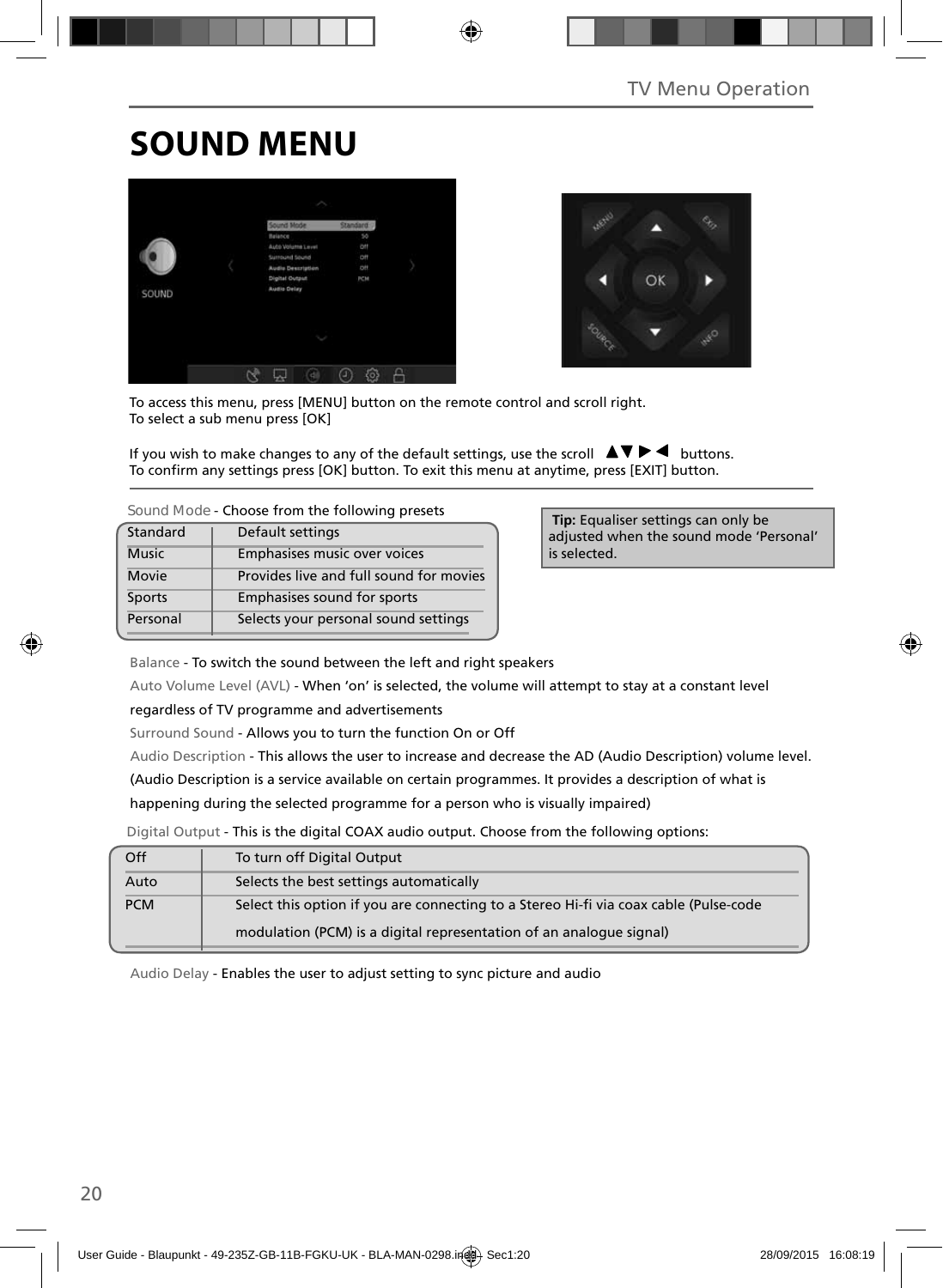## **TIME MENU**





To access this menu, press [MENU] button on the remote control and scroll right. To select a sub menu press [OK]

If you wish to make changes to any of the default settings, use the scroll  $\Box \blacktriangledown \blacktriangleright \blacktriangleleft$  buttons. To confirm any settings press [OK] button. To exit this menu at anytime, press [EXIT] button.

Clock - Shows the date and time

Time Zone - Change your current time zone

Sleep Timer - Lets you set the sleep timer so the television automatically switches off after a set amount of

time. Off -> 10min -> 20min -> 30min -> 60min -> 90min -> 120min -> 180min -> 240min

OSD Timer - Lets you adjust the amount of time the On Screen Menu stays on the screen before

#### disappearing

Auto standby - Set Auto standby between 3 hours, 4 hours and 5 hours ( to turn off this function you must exit Home Mode in the Picture Menu)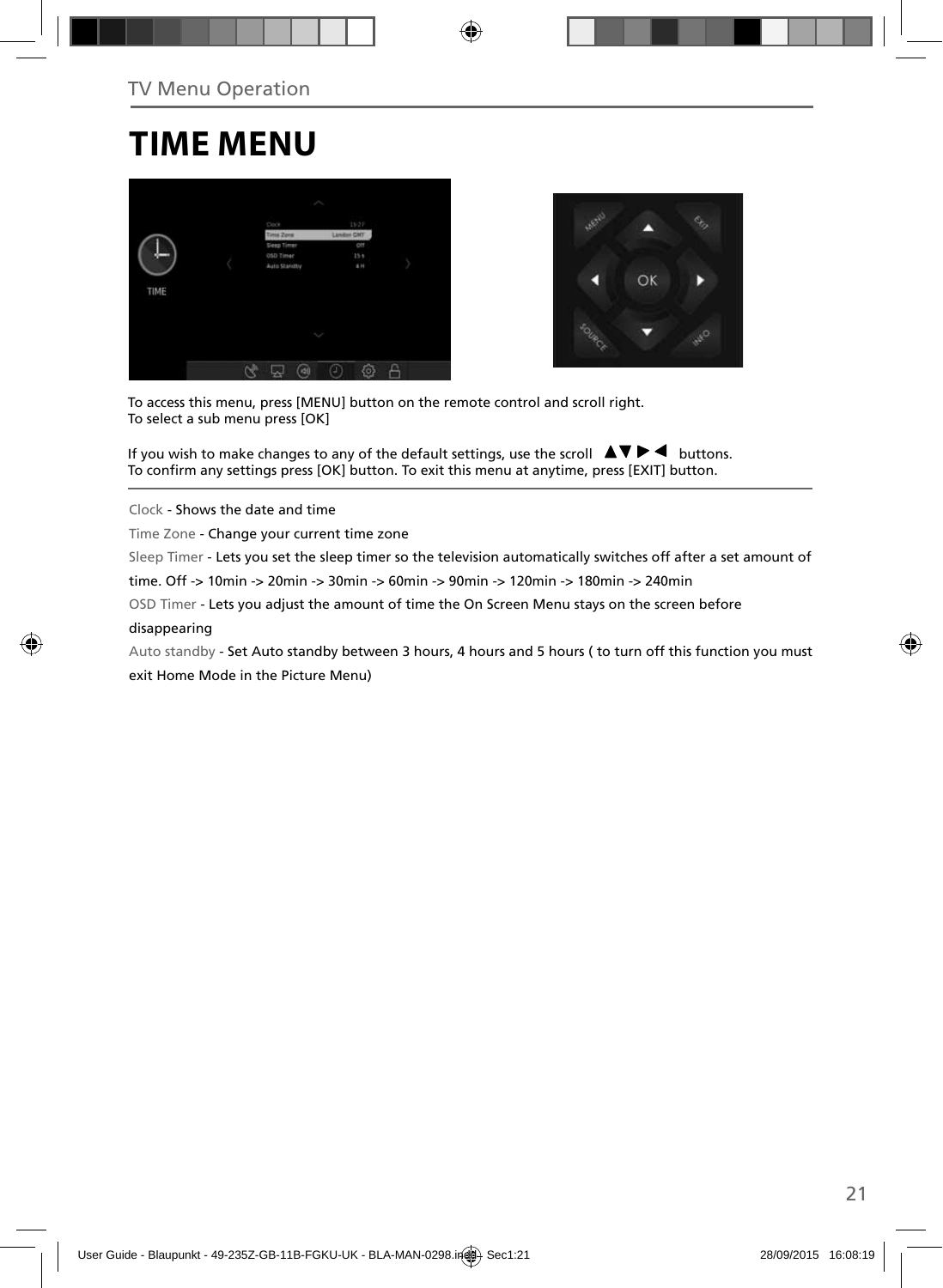## **SETUP MENU**





To access this menu, press [MENU] button on the remote control and scroll right. To select a sub menu press [OK]

If you wish to make changes to any of the default settings, use the scroll  $\Box \Box \blacktriangleright \blacktriangleleft$  buttons. To confirm any settings press [OK] button. To exit this menu at anytime, press [EXIT] button.

Language - Allows you to change the language of the menu

Audio Language - Shows the current audio language

Subtitle Language - Shows the current subtitle language

Hearing Impaired - This allows the user to turn on the Hearing Impaired function, this produces subtitles

on the screen which provide a description of what is happening during the selected program.

Blue Screen - Changes the background when there is no input between clear and a blue background (Only available on some sources)

Network Configuration - Allows you to manually set your network settings on the TV (for more information please see 'Network Configuration' page

First Time Installation - Allows you to access the First Time Installation menu and retune the TV set HDMI CEC (Consumer Electronic Control) - Allows HDMI devices to control each other and allows the user to operate multiple devices with one remote control. (only available with compatible devices) Reset TV - This resets the menus to factory settings and clears all the TV channels from the television. Software Update (USB) - From time to time we may release new firmware to improve the operation of the television (available to download). This menu lets you install the new software/firmware onto the television. Further details of how to do this will be issued with the firmware. Contact the helpline or refer to the 'product support' section of the website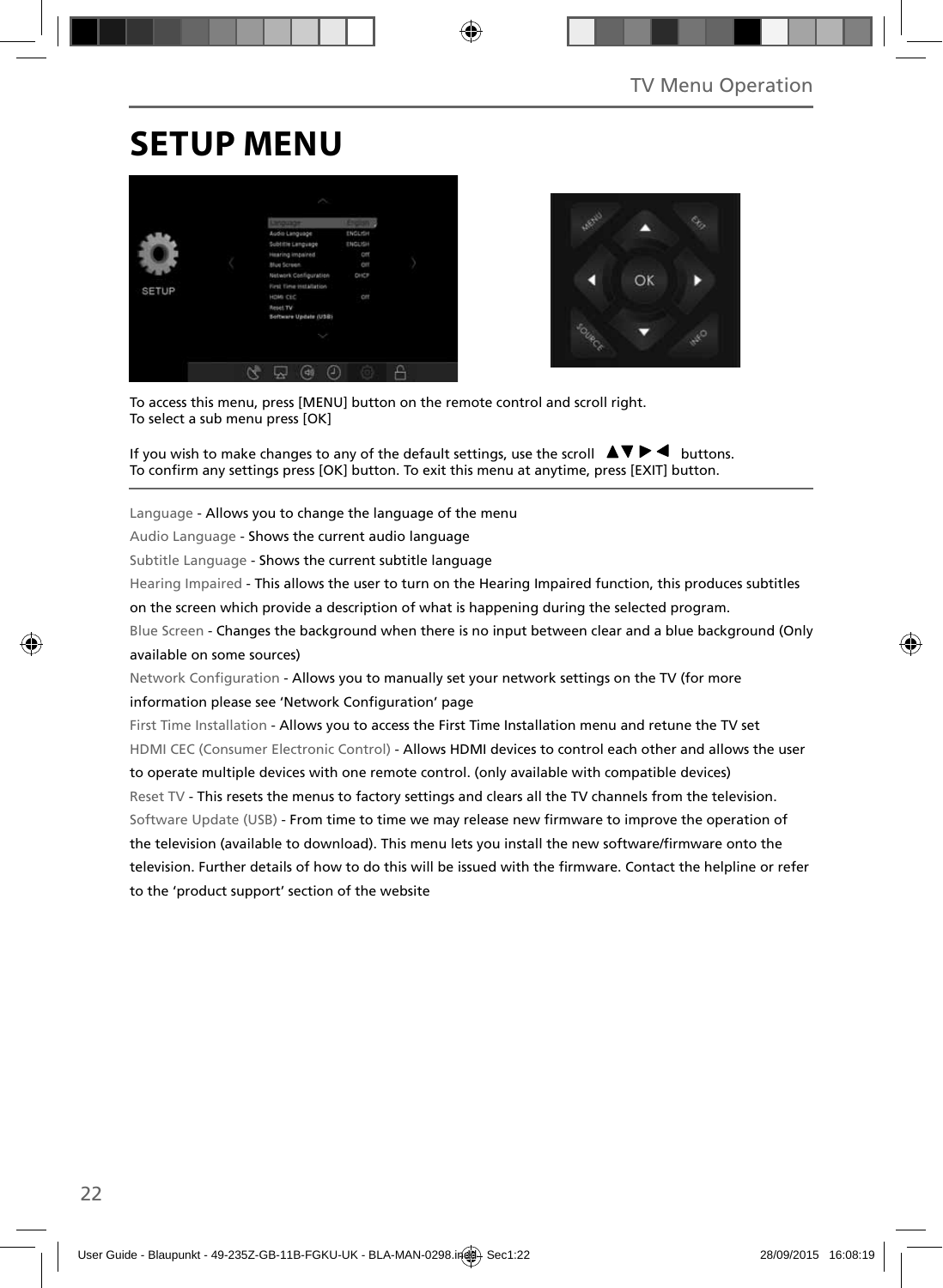## **LOCK MENU**





To access this menu, press [MENU] button on the remote control and scroll right. To select a sub menu press [OK]

If you wish to make changes to any of the default settings, use the scroll  $\Delta \nabla \blacktriangleright \blacktriangleleft$  buttons. To confirm any settings press [OK] button. To exit this menu at anytime, press [EXIT] button.

System/Hotel Lock - Allows you to lock or unlock the menu. You will be asked to enter a 4 digit password

Use the **◄** button to quit the password input or use the **►** button to clear. Default password is 0000

Change Password - Allows you to change the password

Channel Lock - Allows you to lock certain channels manually

Parental Guidance - Allows you to set the rating to block certain content based on age information

TV Button Lock - Allows you to lock the buttons on the side of the TV set

Default Source - Allows the user to set the default source. The default source is the source the TV starts on when first switched on

Default Channel - Allows the user to set a channel as the default channel on the Digital source. The

default channel is the channel the TV starts on when first switched on

Max Volume - Allows you to adjust and set the maximum volume

Source Lock - Allows you to lock the source menu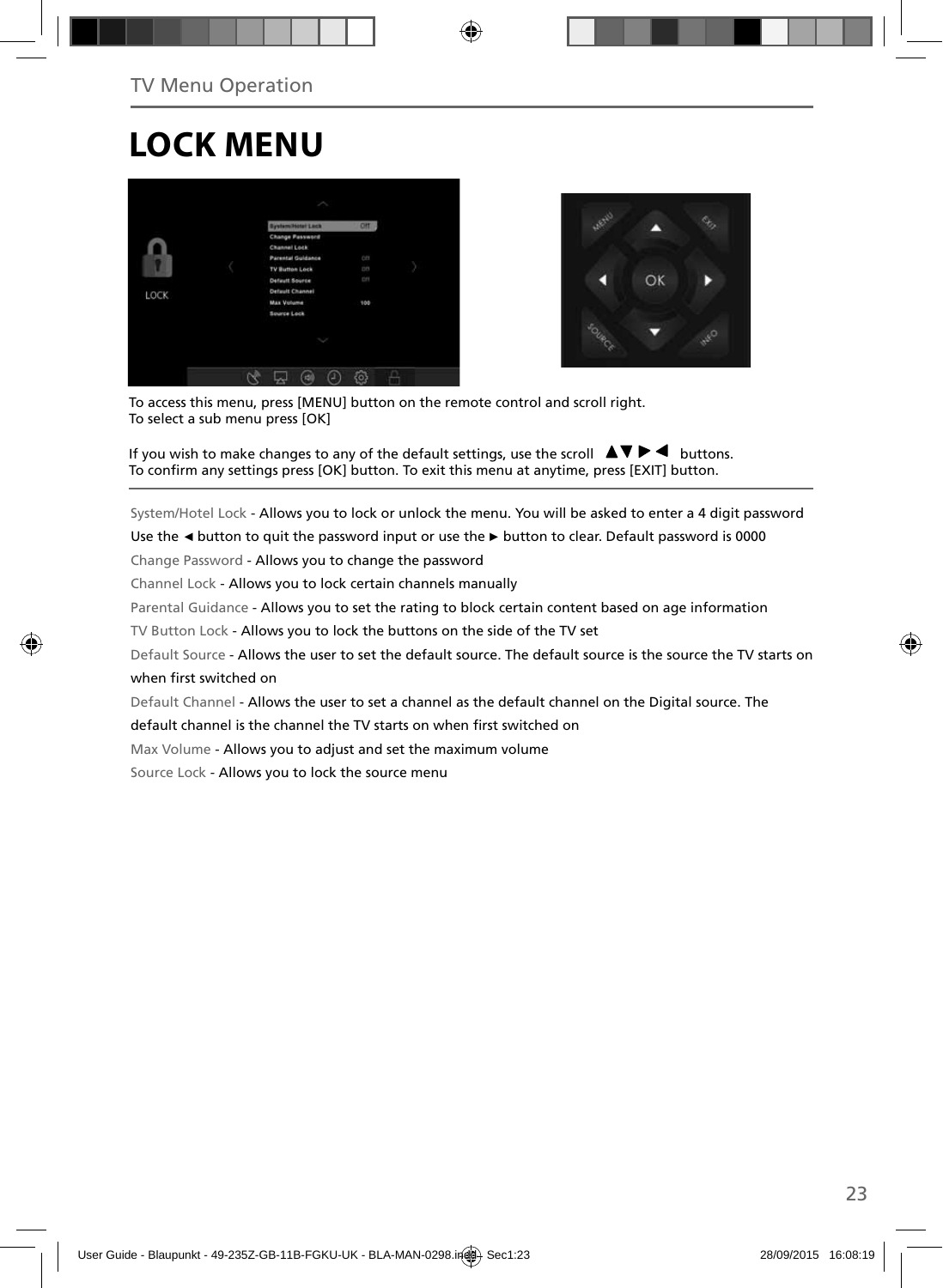## **NETWORK CONFIGURATION**

For the network configuration to work the TV will need to be connected to your home network via an Ethernet cable, with these requirements in place the TV will connect to the network automatically.

If you are looking to change the configuration to a static IP address this can be done by following the instructions below.

|       |                                                                                                                                               | ∠<br>Network         | 3<br><b>Wired Network</b> |
|-------|-----------------------------------------------------------------------------------------------------------------------------------------------|----------------------|---------------------------|
|       |                                                                                                                                               | <b>Wired Network</b> | Configuration             |
|       | <b>COLOR</b><br><b><i><u>Andre Component</u></i></b>                                                                                          |                      | <b>MAC Address</b>        |
|       | <b>SOLD</b><br><b>Extension Last governor</b><br>×<br><b>Heating Program</b><br><b>But formed</b><br>m.<br>mar.<br><b>Several Listapolism</b> |                      | <b>Wired PPPOE</b>        |
| SETUP | ling Strainwaren<br>ł<br><b>STATE OF</b><br><b>Senat Die</b><br>Sollared Learn (218)                                                          |                      | Proxy                     |
|       |                                                                                                                                               |                      |                           |
|       |                                                                                                                                               |                      |                           |
|       |                                                                                                                                               | Menu                 | "Menu                     |

1) In the Setup Menu you will need to highlight and select Network Configuration.

- 2) When the Network menu appears highlight and select Wired Network.
- 3) Next the Wired Network menu will appear please highlight and select Configuration.



4) The Network Configuration menu allows you to choose between DHCP and Static.

DHCP - will automatically connect the TV to your home network (this is the default setting and is highly recommended)

Static - is an advanced option and allows you to manually change the IP, Netmask, Gateway and DNS information.

5) If the static option is chosen you will able to scroll down and manually change the IP, Netmask, Gateway and DNS information.

6) When the connection process is completed with either DHCP or Static option the Success screen will appear.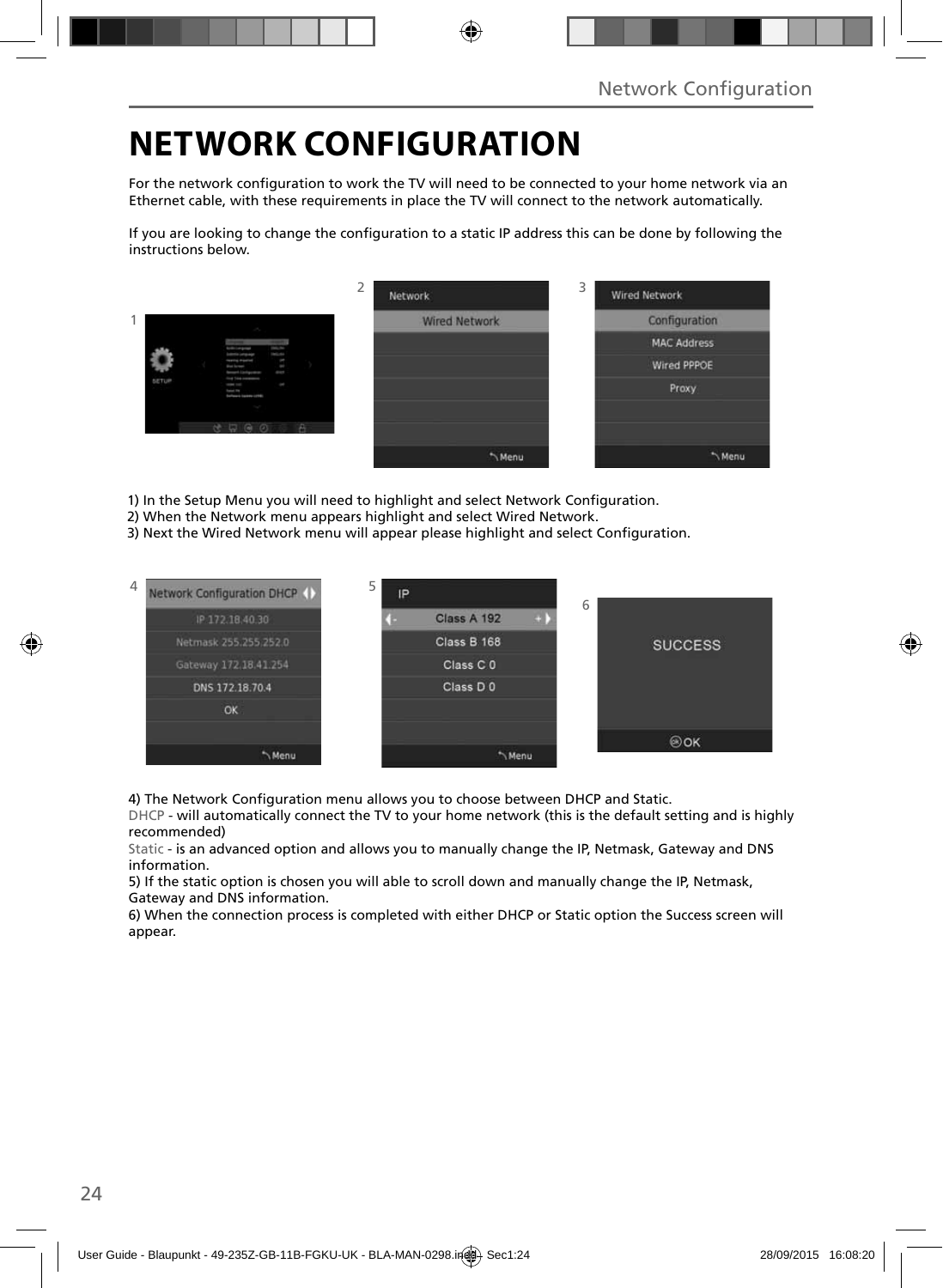## **7 DAY TV GUIDE**

TV Guide is available in Freeview TV mode. It provides information about forthcoming programmes (where supported by the Freeview channel). You can view the start and end time of all programmes and on all channels for the next 7 days and set reminders.

| 13 Iul. 2014<br>08:00 - 09:30 (1Hour30Min)                |                 |                                                           | Entertainment    |
|-----------------------------------------------------------|-----------------|-----------------------------------------------------------|------------------|
| A selection of 20 of the best love songs by male artists. |                 |                                                           |                  |
| 13 Jul. 2014<br>08:19                                     |                 |                                                           | 13 Jul. 2014     |
| 18 The HITS                                               | $08:00 - 09:30$ | 20 Love Songs From Him                                    | Now              |
| UKTV Britideas<br>19                                      | $09:30 - 11:15$ | The Hitlist: On Demand                                    | Next             |
| $20$ ftn                                                  | $11:15 - 12:00$ | Hits Chart - Today's Most Selected                        |                  |
| <b>TMF</b><br>21                                          | $12:00 - 13:30$ | Scary Marys: 87-07                                        |                  |
| Ideal World<br>22                                         | $13:30 - 14:30$ | Freaky Friday the 13th!                                   |                  |
| Film4<br>29                                               | $14:30 - 16:00$ | Top 20 Freaks of Pop                                      |                  |
| $31$ ITV2 +1                                              | $16:00 - 20:00$ | Good Charlotte's 100 Greatest Dum                         |                  |
| 710 BBC World Sv.                                         | $20:00 - 00:00$ | Good Charlotte's 100 Greatest Dum                         |                  |
| Pre. Day Next Day <b>1 Remind</b>                         | Freeview        | $\mathbf{a}^{\mathsf{T},\mathsf{p}}$<br>MOVE<br>Info Info | Exit <b>BXII</b> |

1) Press [TV GUIDE]. The following 7 Day TV Guide will appear..

2) Navigate through the menu using  $\blacktriangle \blacktriangledown \blacktriangleright \blacktriangleleft$ .

You can now:

View a previous day by pressing GREEN View the next day by pressing YELLOW Set a reminder by pressing BLUE

3) Press [EXIT] to exit the 7 day TV Guide

### Channel List

To view the channel list, please ensure that the TV is set to either the analogue or digital source and no menus or TV notifications are displayed.

| <b>Channel List</b>      |                                 |
|--------------------------|---------------------------------|
| 1 BBC ONE                | <b>LODGE</b>                    |
| 2 BBC TWO                | <b>LOTAL</b>                    |
| 3 ITV                    | <b>LETTA:</b>                   |
| 4 Channel 4              | $-107$ V                        |
| 5 Channel 5              | <b>Hanks</b>                    |
| 6 ITV2                   | <b>ISTAN</b>                    |
| <b>7 BBC THREE</b>       | <b>CENT</b>                     |
| 9 BBC FOUR               | œ                               |
| <b>10 ITV3</b>           | m                               |
| 11 PICK                  | m                               |
| <b>EHD SD Radio MAII</b> | $\cdot$ $\cdot$<br>Move<br>Exit |

1) Press [OK] on the remote control and the channel list menu will appear.

2) Scroll through the channel list by using  $\blacktriangle \blacktriangledown$  buttons then press [OK] to view the channel that is currently highlighted.

You can also:

View Freeview HD channels by pressing RED View standard definition Freeview channels by pressing GREEN View radio channels by pressing YELLOW View all channels by pressing BLUE

3) Press [EXIT] to exit the channel list.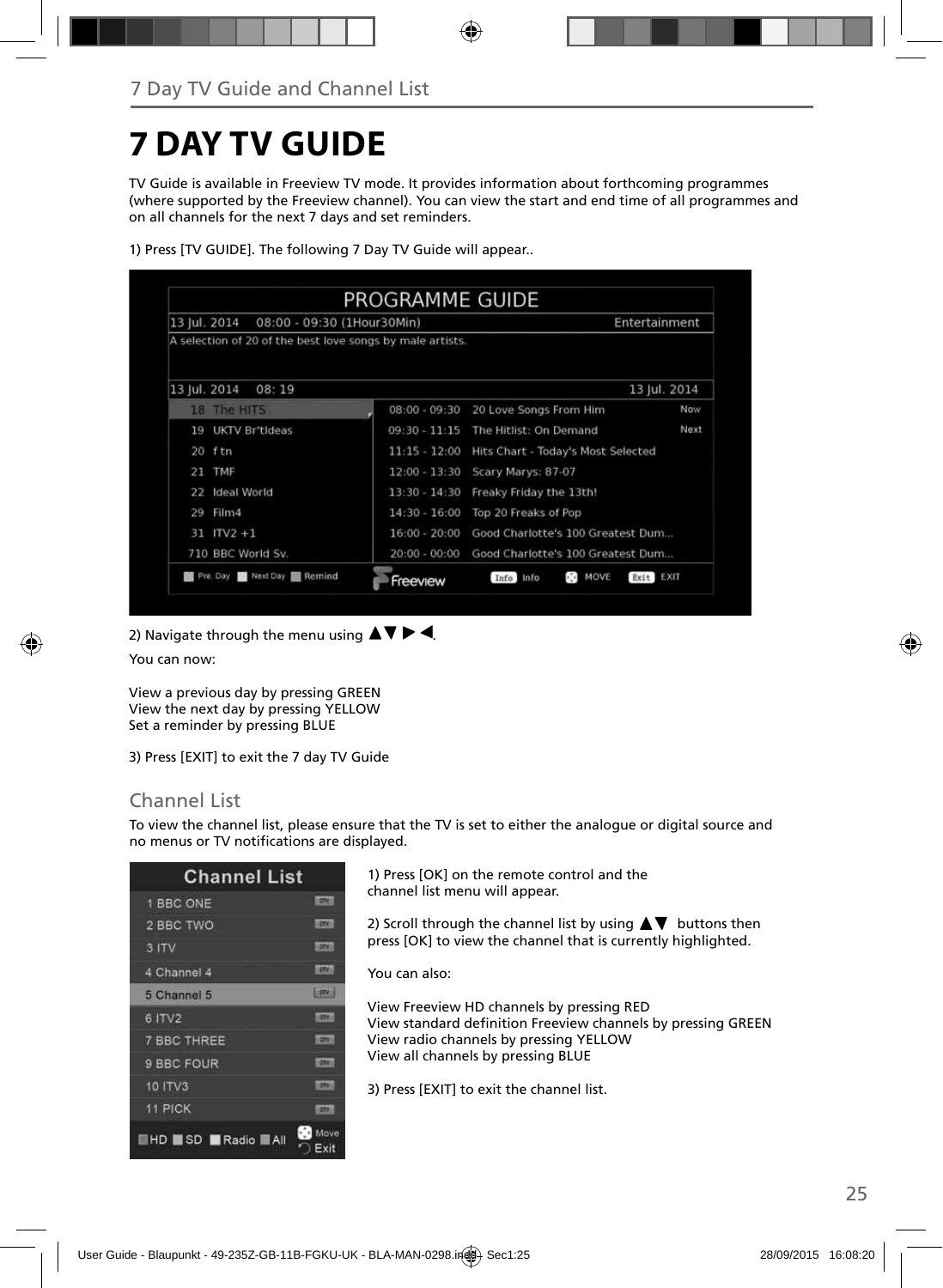## **USB MODE/MEDIA PLAYER**

USB mode offers playback of various different types of content that you have saved on your USB Memory Stick.

On switching to USB source the below menu screen will appear. The content will be divided into Photo, Music, Movie and Text based on file type.



1) You can navigate through the menus using the scroll  $\blacktriangle \blacktriangledown \blacktriangleright \blacktriangleleft$  buttons. To confirm the item you wish to play/view press [OK] button.



2) Select the drive you require. (If your drive only has 1 partition you will only see 1 item).



3) You can now access the item. Press OK to view. 4) While viewing, you can control the item by



using the remote control buttons (below) or by pressing ( i ) and using  $\triangle \blacktriangledown \blacktriangleright \blacktriangleleft$  and (OK)



Tip: If you experience a playback issue, please ensure the files being used are the correct format (example - the picture plays but no sound) See technical specification page for compatible file types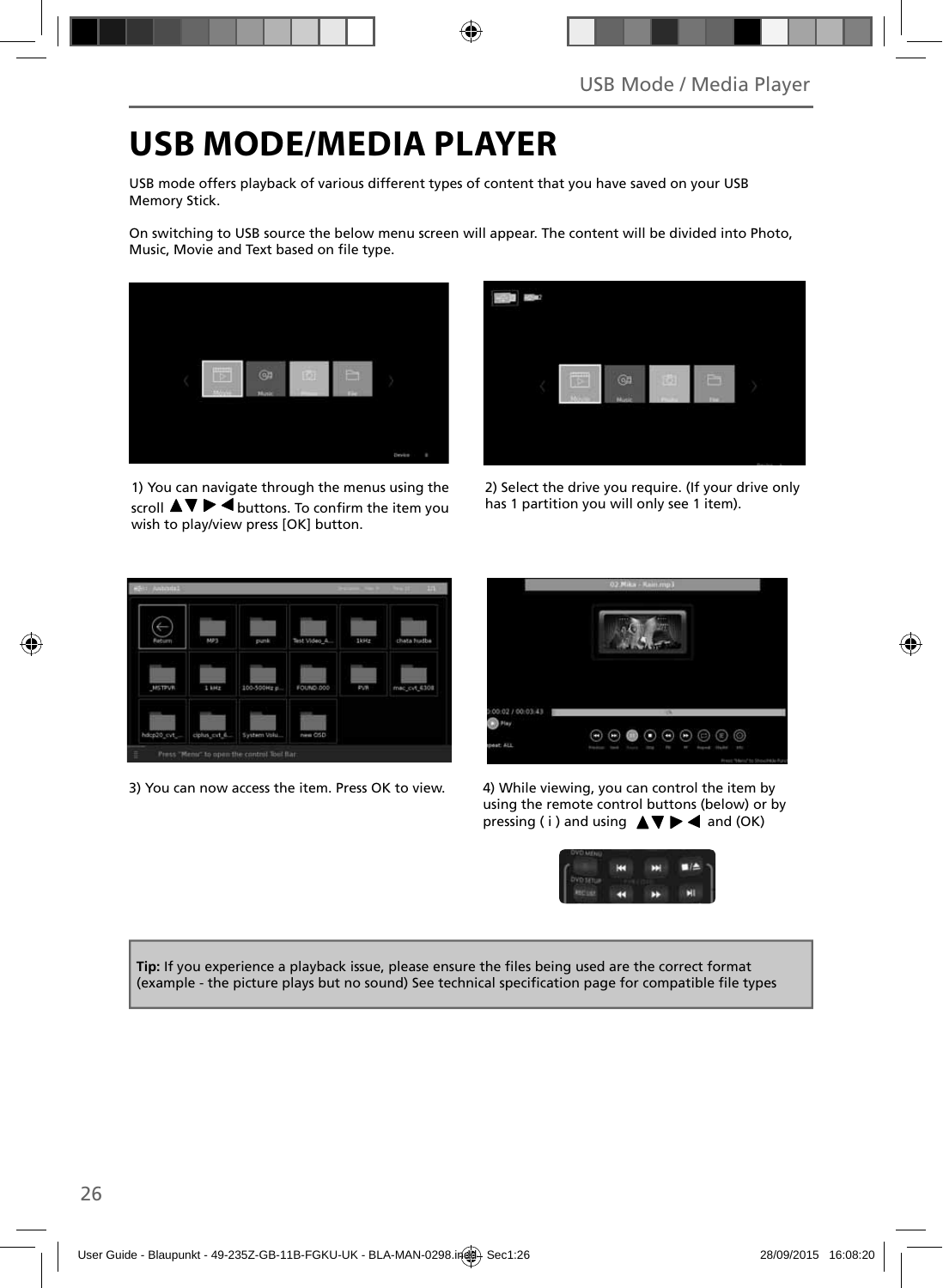## **USING YOUR TV WITH A SKY DIGITAL SET TOP BOX**

#### **Option 1) Connecting your TV to your Sky box (when both the TV and Sky Box are located in the same room)**

Depending on your Sky Box & TV model, connect either by SCART or HDMI cables (available separately) .

If connecting by SCART, select the 'Input source' on the TV as SCART. If your TV does not have SCART, please refer to 'Connections' pages in this user guide for alternative ways to connect.

If connecting by HDMI, select the 'Input source' on the TV as HDMI (if the TV has more than 1 HDMI port, ensure you select the input source to match the HDMI numbered port on the rear of the TV).

If you wish to use your Sky remote to operate the TV's functions, you will need a Sky remote control (Revision 9 or later) and you will need to program a 4 digit code into it. See bottom of this page.

#### **Option 2) Connecting your TV to your Sky box (when your Sky box is located in a different room to the TV)**

Please note, if you are adding a 'Magic Eye/TV Link' to your system so that you can use your Sky remote control to change the Sky channel in the room where the 2nd TV is located, please refer to the instructions included with the TV link/magic eye in order to ensure the RF or RF2 output on your Sky box is powered on. (The red LED light on the TV link/magic eye will light up if the RF / RF2 output is correctly set



up) If you do not have the instructions that came with the TV link/magic eye, instructions on how to do it can be found on our web site.

1) To tune the TV to the Sky box, on the 2nd TV, select the 'Analogue' input source.

2) Select the channel that you wish to store the Sky box/channel on. (If you do not use channels 1-5 because you no longer have analogue terrestrial channels after digital switchover, you may choose to select channel 1 to store the Sky box/channel, if you still have and use analogue channels 1-5, you may for example decide that channel 6 is the best option for you)

3) Press the corresponding number on the remote control to select the desired analogue channel chosen as per point 2 above.

4) On the TV remote control, press Menu. Now navigate through the menus to select Manual Tuning or Analogue Manual tuning (refer to the Tuning/Channel menu section of this user guide if necessary)

5) Manually tune in the channel (usually, the Sky box is at a frequency between 800Mhz and 850Mhz) once the Sky box/channel is found, press 'OK' to store it.

If you wish to use your Sky remote to operate the TV's functions, you will need a Sky remote control (Revision 9 or later) and you will need to programme a 4 digit code into it. See below.

**Using a Sky remote or a universal remote to operate your TV** 

**Sky remote control** - If you wish to use your Sky remote to operate the basic functions of your TV, you need to program a 4 digit code into it. Please note - you will need a Sky Revision 9 remote control (or later). **The code required for this television is 2134.** If you wish to upgrade/replace your existing Sky remote control to the latest version, you can do so on our website.

**Universal remote control** - If you wish to use a Universal remote control to operate your TV, please refer to the website for a full list of codes. (Please note we only have codes for One for All branded remote controls, if you have an alternative brand of Universal remote, please refer to the manufacturer for the code.)

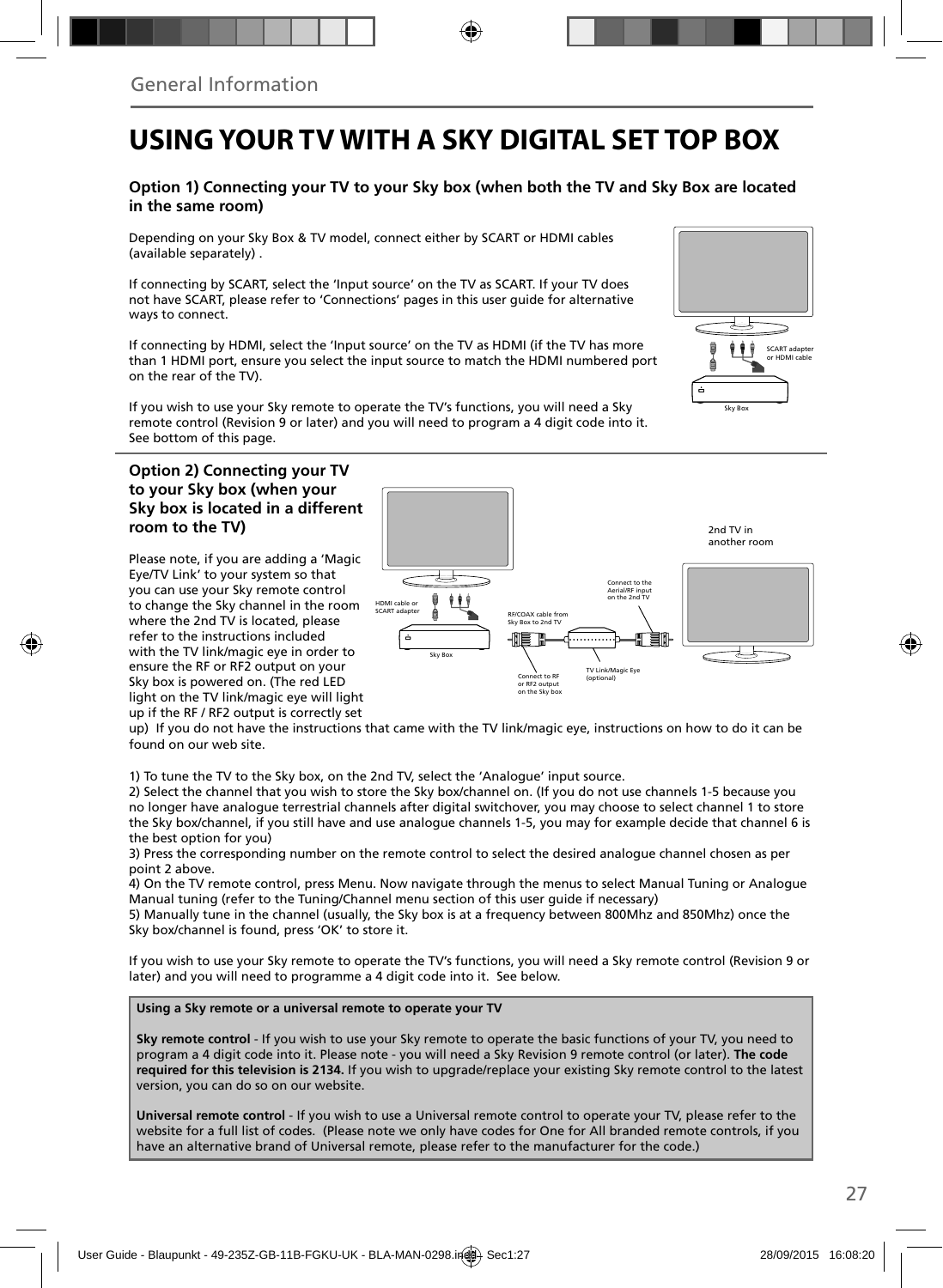## **FREQUENTLY ASKED QUESTIONS**

| General<br>(For TV models with<br>digital optical audio<br>output) | I would like to have louder<br>sound by connecting additional<br>speakers. For TV models with<br>digital optical audio output.        | 1) Use the 3.5mm headphone output and a 3.5mm to phono cable (available separately) to<br>connect to an amplifier/surround sound system. Please note this will deactivate the TV's built<br>in speakers.<br>2) Connect a digital optical audio cable from the TV's digital optical audio output to your<br>amplifier/surround systems digital optical audio input.                                                                                                                                                                                                                                                                  |  |
|--------------------------------------------------------------------|---------------------------------------------------------------------------------------------------------------------------------------|-------------------------------------------------------------------------------------------------------------------------------------------------------------------------------------------------------------------------------------------------------------------------------------------------------------------------------------------------------------------------------------------------------------------------------------------------------------------------------------------------------------------------------------------------------------------------------------------------------------------------------------|--|
| General                                                            | Why are some options in the<br>menu unavailable and greyed<br>out.                                                                    | Some options are only available in certain sources, i.e. HDMI. They are<br>unavailable in the other sources where they have no affect.                                                                                                                                                                                                                                                                                                                                                                                                                                                                                              |  |
| General                                                            | Can I stop my TV automatically<br>turning off after 4hrs?                                                                             | Yes, in the 'Time' menu settings, scroll down to Auto standby and select OFF.                                                                                                                                                                                                                                                                                                                                                                                                                                                                                                                                                       |  |
| <b>TV</b>                                                          | I have tuned in Digital TV but I<br>am not receiving any or all of the<br>channels and/or the channels I<br>receive are breaking up.  | 1) Check you are in an area that can receive Freeview/Saorview, visit www.freeview.co.uk or<br>www.saorview.ie<br>2) Check you are using an aerial that is able to receive a good digital signal. In most cases,<br>you will need an outdoor digital hi-gain/wideband aerial. In areas that have excellent<br>digital coverage, you may be able to use a loft type aerial but it is highly likely that you will<br>also need to connect a booster between the back of the TV and the TV aerial wall socket.<br>Unfortunately, to receive a good enough digital signal, it is not possible to use a portable/<br>indoor type aerial. |  |
| TV                                                                 | I have re-tuned my television<br>but when I switch it off it is not<br>storing the channels.                                          | If the TV does not save the channels when you power it off, it's likely the channel database<br>has become corrupt.<br>1) Turn off the TV.<br>2) Remove the RF/Aerial cable from the rear of the TV and then turn the TV back on again.<br>3) Using the remote control, press Menu followed by 8-8-8-8 to enter the initial setup/first<br>time installation menu.<br>4) Press OK (let the TV run the full tuning process).<br>5) Once completed, turn off the TV, reconnect the RF/Aerial cable then turn the TV back<br>on again.<br>6) Repeat steps 3 & 4.                                                                       |  |
| <b>VCR/DVD</b><br>Recorder                                         | I have connected the TV to my<br>VCR or DVD Recorder via SCART<br>but it is not recording.                                            | In addition to connecting via SCART, you should connect the aerial cable from the wall<br>socket to your VCR/DVD Recorder and another aerial cable from the VCR/DVD Recorder to<br>the TV.                                                                                                                                                                                                                                                                                                                                                                                                                                          |  |
| <b>Game Consoles</b>                                               | I have connected my<br>Playstation/Xbox to the TV via<br>HDMI, but I am not receiving<br>any pictures or sound on my<br>Television.   | 1) Ensure the TVs' source is set to HDMI.<br>2) Check your settings on your Playstation/Xbox are as per the Playstation/Xbox<br>instruction manual.                                                                                                                                                                                                                                                                                                                                                                                                                                                                                 |  |
| <b>Game Consoles</b>                                               | I have connected my<br>Playstation/Xbox to the TV via<br>Component cables (red, green<br>& blue) but I am not receiving<br>any sound. | Component cables only provide HD pictures. For the sound you will need to connect the red<br>& white audio cables on the Playstation/Xbox to the red & white phono inputs (or mini AV<br>input where fitted) on the rear of the TV. Please refer to the 'Connections' pages.                                                                                                                                                                                                                                                                                                                                                        |  |
| System Lock                                                        | I have changed the password<br>on the television and now<br>forgotten it.                                                             | There is a master password of 4711, to gain access to the TV menu and reset the<br>normal password.                                                                                                                                                                                                                                                                                                                                                                                                                                                                                                                                 |  |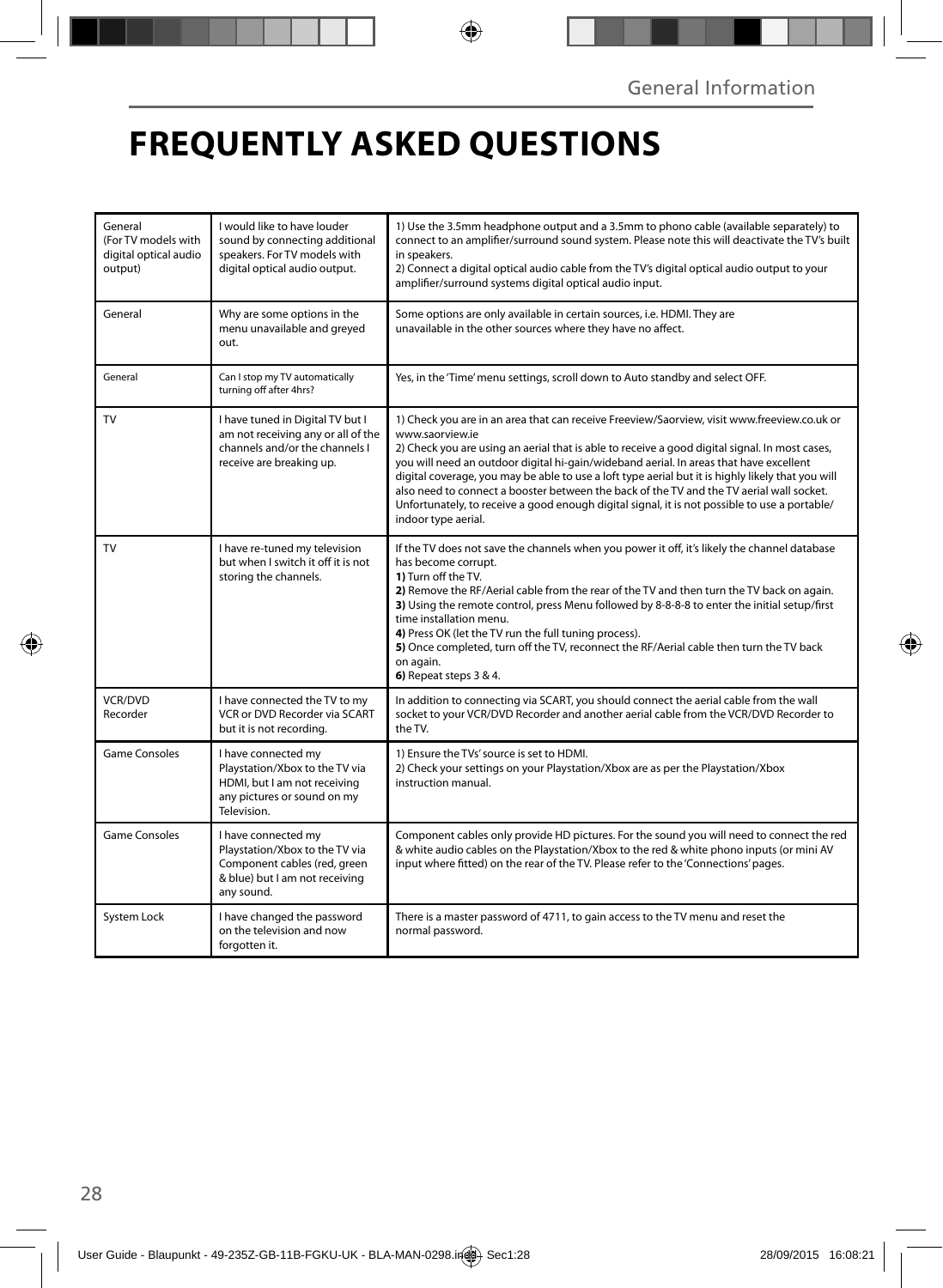## **FREQUENTLY ASKED QUESTIONS**

| USB Mode                                          | I have inserted a USB Memory<br>Key, but the TV does not<br>recognise it. | Ensure the USB Memory Key is formatted to type FAT32.                                                                                                                                                                                                                                                                                                                                                |
|---------------------------------------------------|---------------------------------------------------------------------------|------------------------------------------------------------------------------------------------------------------------------------------------------------------------------------------------------------------------------------------------------------------------------------------------------------------------------------------------------------------------------------------------------|
| USB Mode                                          | Using a USB portable hard drive<br>/ larger than 32GB.                    | If you wish to use a portable hard drive larger than 32GB, please note that it must be<br>formatted to the FAT32 file system in order to operate on this TV. Windows XP/Vista<br>computers are only capable of formatting up to 32GB, therefore, you will need a software<br>programme/utility to format larger hard drives.<br>Please refer to the website, www.umc-uk.co.uk, for more information. |
| Freeview HD<br>(For Freeview HDTV<br>models only) | <b>Lcannot access all Freeview</b><br>channels.                           | Some data channels for Freeview can only be obtained when the TV's ethernet port is<br>connected to your router.                                                                                                                                                                                                                                                                                     |
| Freeview HD<br>(For Freeview HDTV<br>models only) | I cannot find the Freeview HD<br>channels.                                | Freeview HD channels found during tuning will be placed in channel positions above 100.<br>For example, 101 (BBC1 HD), 102 (BBC2 HD) etc.                                                                                                                                                                                                                                                            |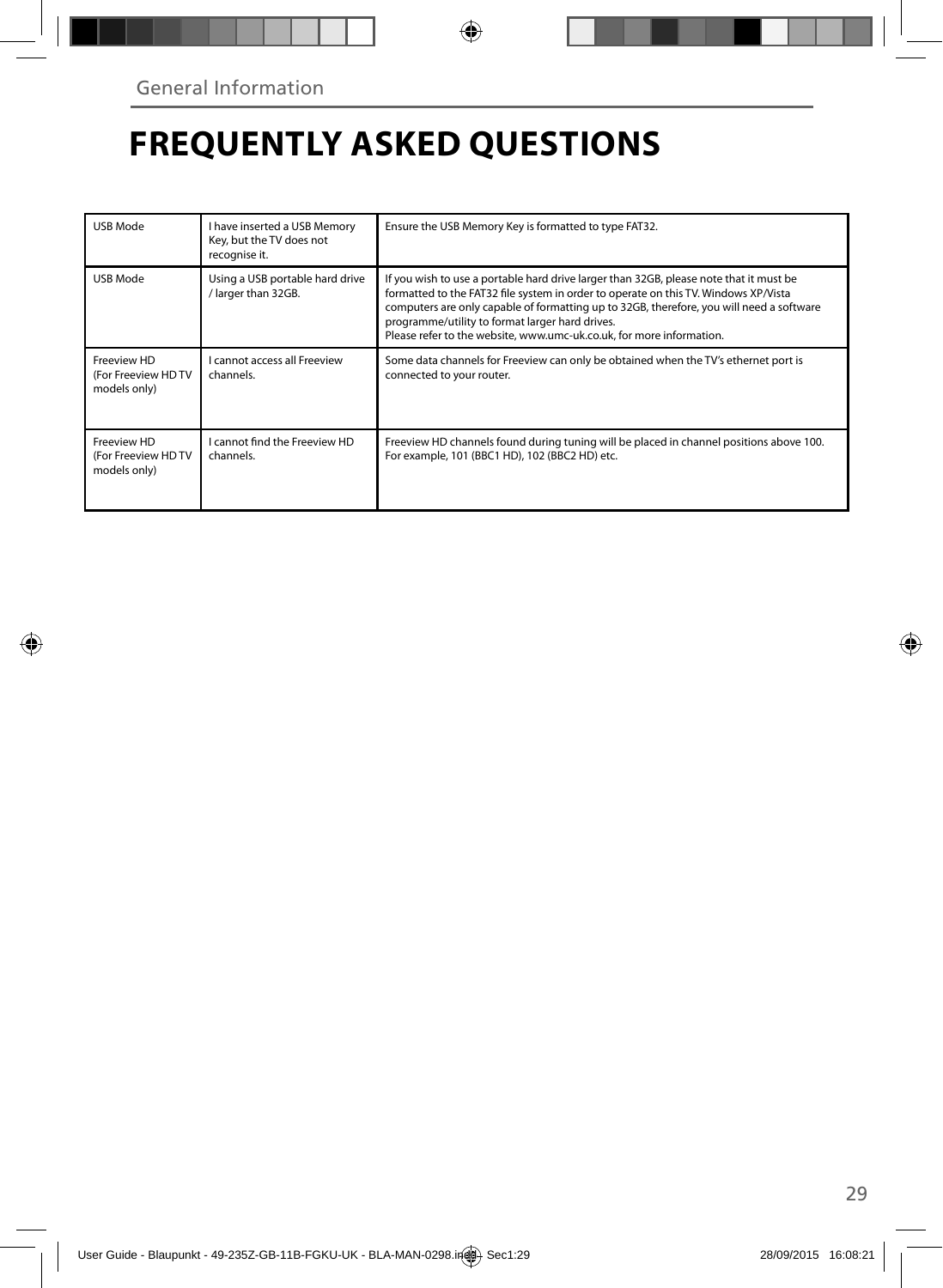# **TECHNICAL SPECIFICATION**

### **Product fiche**

| <b>Trademark</b>                                                                                    | <b>Blaupunkt</b>    |  |  |
|-----------------------------------------------------------------------------------------------------|---------------------|--|--|
| <b>Model ID</b>                                                                                     | 49/235Z-GB-11B-FGKU |  |  |
| Energy effiency class                                                                               | $A+$                |  |  |
| Visible screen size (diagonal)                                                                      | 123 cm / 49 inches  |  |  |
| On mode model power consumption                                                                     | 67.0W               |  |  |
| Annual energy consumption *1                                                                        | 98.0 kWh            |  |  |
| Standby power consumption *2                                                                        | < 0.50 W            |  |  |
| Off mode power consumption                                                                          | 0 <sub>W</sub>      |  |  |
| Screen resolution                                                                                   | 1920 (H) x 1080 (V) |  |  |
| *1: Energy consumption XYZ kWh per year, based on the power consumption of the television operating |                     |  |  |

\*1: Energy consumption XYZ kWh per year, based on the power consumption of the television operating 4 hours per day for 365 days. The actual energy consumption will depend on how the television is used. \*2: When the TV is turned off with the remote control/standby button and no function is active.

### **Additional Technical Information**

| <b>RF</b>                       | 75 ohm Antenna / Analog / DVB                                                                                                                                                                                             |  |  |
|---------------------------------|---------------------------------------------------------------------------------------------------------------------------------------------------------------------------------------------------------------------------|--|--|
| Inputs                          | 3 x HDMI, 1 x SCART, 1 x VGA/PC, 2 x USB,<br>1 x RJ45 (Ethernet), 1 x 3.5mm jack for PC audio input,<br>1 x Mini Component/YPbPr,<br>1 x Mini Composite/Video & L/R Audio shared for<br>Composite/Video & Component/YPbPr |  |  |
| Sound Outputs                   | 1 x Digital Optical Audio output, 1 x 3.5mm Headphone                                                                                                                                                                     |  |  |
| Speaker / Amplifier Watts (RMS) | $2 \times 10 / 2 \times 8$                                                                                                                                                                                                |  |  |
| Voltage and power consumption   | 110-240V 50 / 60Hz<br>67/98/110W<br>(ecomode/standard/max)                                                                                                                                                                |  |  |
| Dimensions including stand (mm) | 1104 W x 688 H x 229.2 D                                                                                                                                                                                                  |  |  |
| Net weight (Kgs)                | 11.2                                                                                                                                                                                                                      |  |  |
| <b>Wall Mounting</b>            | VESA 200 x 200 (mm)                                                                                                                                                                                                       |  |  |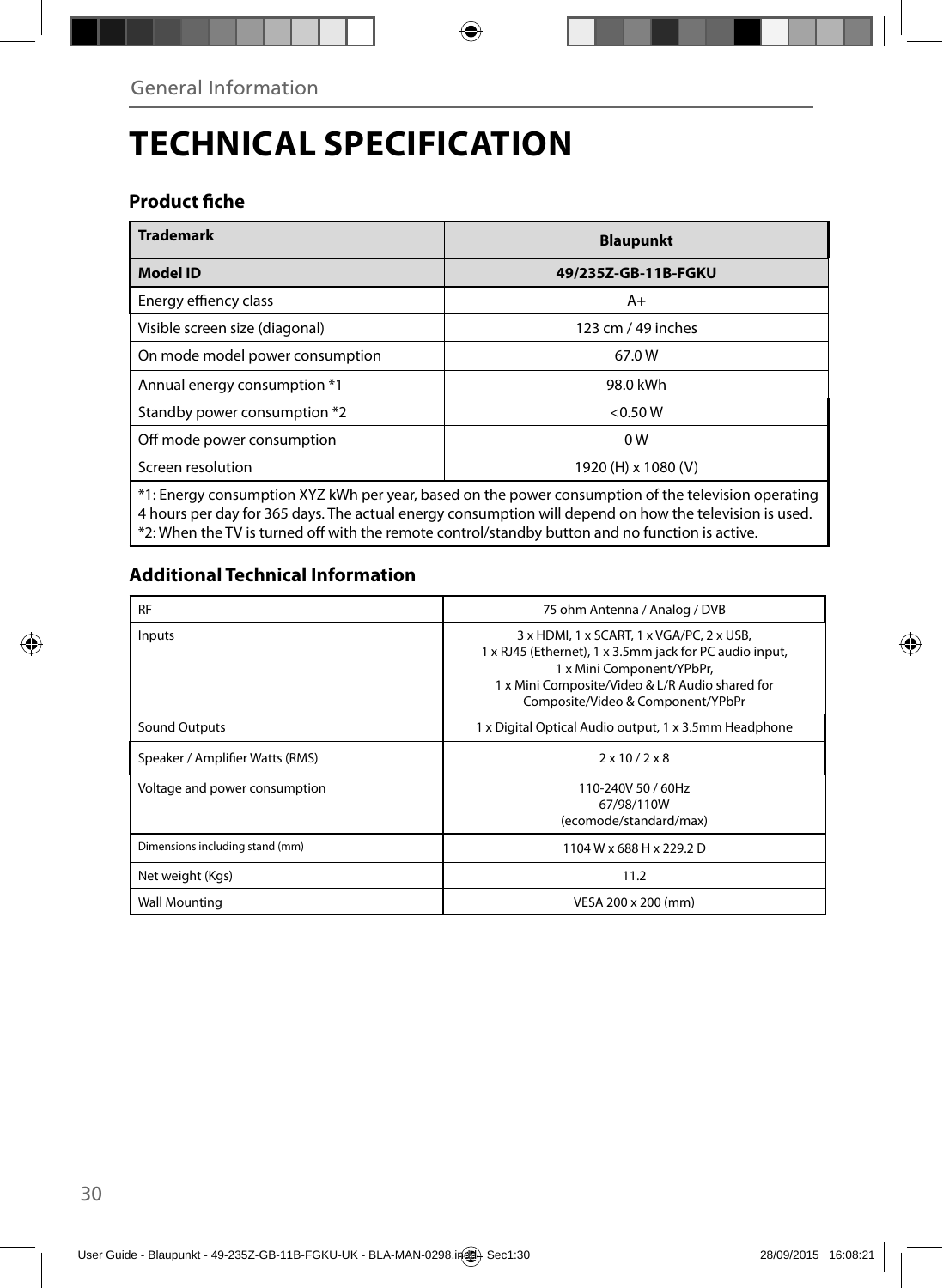# **TECHNICAL SPECIFICATION**

### **Compatible files in USB Mode**

| Media  |                        | Video Decoder                    |                                   |                                                              |
|--------|------------------------|----------------------------------|-----------------------------------|--------------------------------------------------------------|
|        | File Ext.              | Video                            | Audio                             | Remark                                                       |
|        | .mpg/.mpeg<br>/ . dat  | MPEG-1, MPEG-2                   |                                   | Max Solution:<br>1920×1080<br>Max Data Rate:<br>40 Mbps      |
|        | .ts/.trp/.tp/.<br>m2ts | MPEG-2, H.264, VC1, AVS          |                                   |                                                              |
|        | .vob                   | MPEG-2                           |                                   |                                                              |
|        | . $mp4$                | MPEG-4, Xvid, H.264              |                                   |                                                              |
|        | .rm/.rmvb              | Rm codec                         |                                   |                                                              |
| Movie  | .mkv                   | MPEG-1, MPEG-2, MPEG-4,<br>H.264 | MP3, WMA,<br>AAC, LPCM,           |                                                              |
|        | .avi                   | MPEG-2, MPEG-4,<br>Xvid, H.264   |                                   |                                                              |
|        | Motion JPEG            | <b>JPEG</b>                      |                                   | Max Solution:<br>$640\times480$<br>Max Data Rate:<br>10 Mbps |
|        | .asf,wmv               | VC <sub>1</sub>                  |                                   |                                                              |
|        | .flv/.swf              | H.264, AVC, Sorenson<br>H.263    |                                   | Max Solution:<br>1920×1080<br>Max Data Rate:<br>40 Mbps      |
| Music. | .mp3                   |                                  | MPEG1/2 (Layer1<br>Layer2 Layer3) | Sample<br>Rate: 16KHz~48KHz<br>BitRate:<br>32K~448Kbps       |
|        | .wma/.asf              |                                  | <b>WMA</b>                        | BitRate:<br>128Kbps~320Kbps<br>:8KHz-48KHz<br>Sampling rate  |
|        |                        |                                  | WMA pro                           | BitRate:<br><768Kbps<br>Sampling rate<br>$: -96KHz$          |
|        | .ogg                   | $\sim$                           | OGG                               | Sample Rate:<br>$-48KHz$                                     |
|        | maa/aac                |                                  | AAC HFAAC                         | 8K~48KHz<br>Sample Rate:<br><b>Bit Rate:</b><br>24K~384Kbps  |
|        |                        | Progressive JPEG                 |                                   | $1024 \times 768$<br>Max Resolution:                         |
|        | .jpg/<br>.jpeg         | <b>Baseline JPEG</b>             |                                   | Max Resolution:                                              |
| Photo  |                        |                                  |                                   | $1920\times8\times1088\times8$                               |
|        | .bmp                   | <b>BMP</b>                       |                                   | Max Resolution:<br>9600×6400                                 |
|        | .png                   | Non-Interlaced                   |                                   | Max Resolution:<br>9600×6400                                 |
|        |                        | Interlaced                       |                                   | Max Resolution:<br>1200×800                                  |